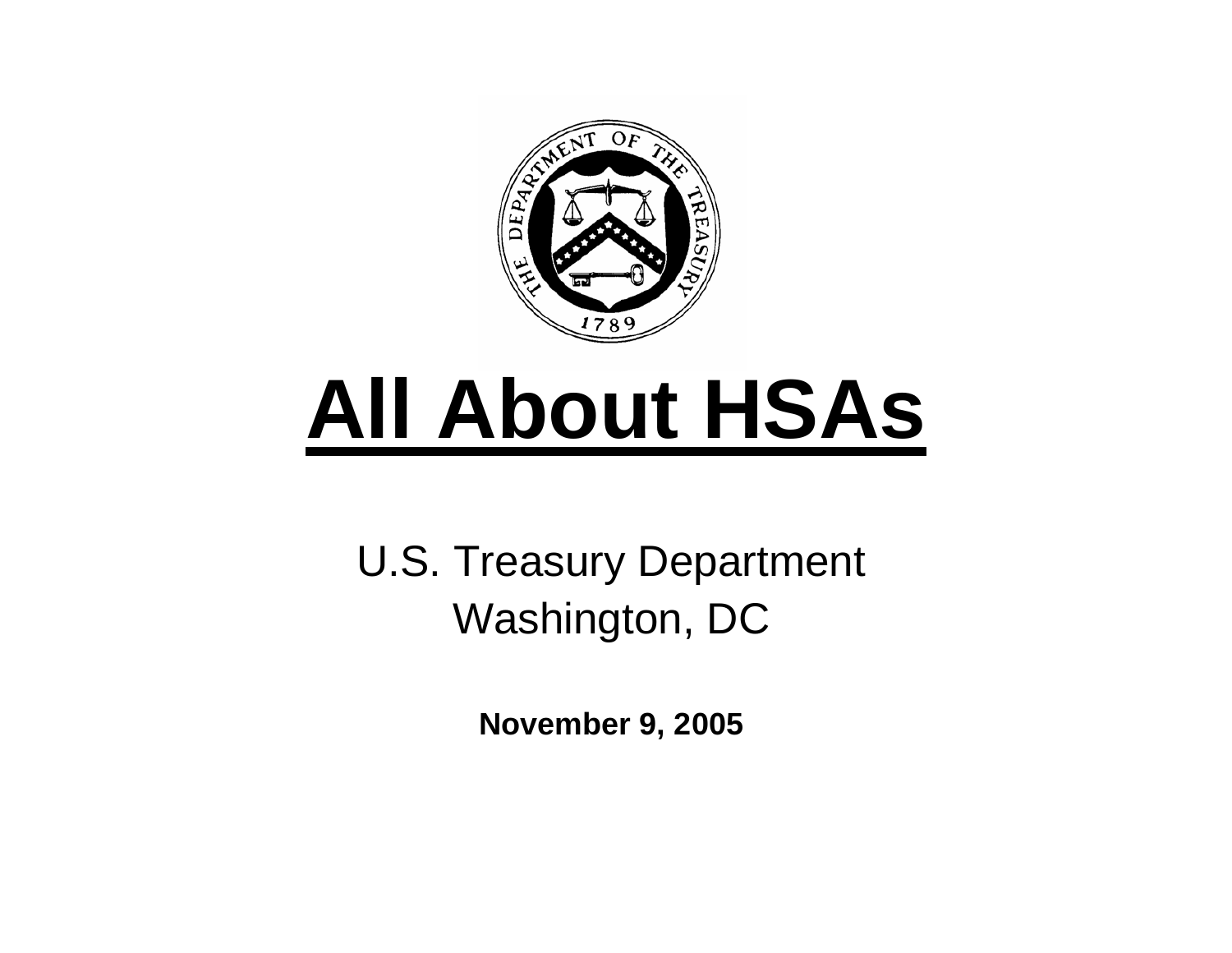#### **HSA Overview**

- A Health Savings Account (HSA) is a special account owned by an individual where contributions to the account are to pay for current and future medical expenses
- HSAs are used in conjunction with a "High Deductible Health Plan" (HDHP)
	- Insurance that does not cover first dollar medical expenses (except for preventive care)
	- Can be an HMO, PPO or indemnity plan, as long as it meets the requirements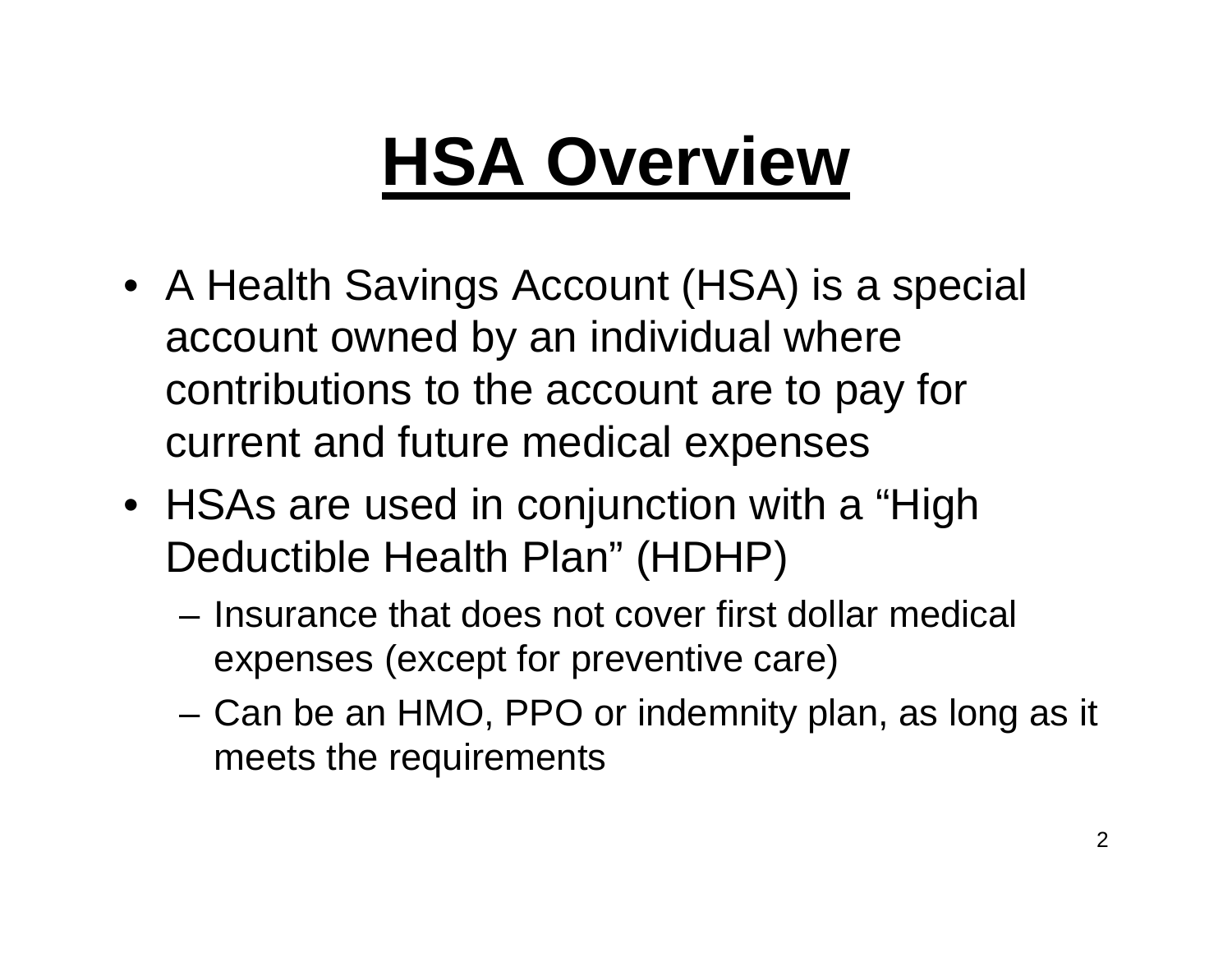#### **HSA Overview**

- HSAs were created in Medicare legislation signed into law by President Bush on December 8, 2003
- •HSAs modeled after Archer MSAs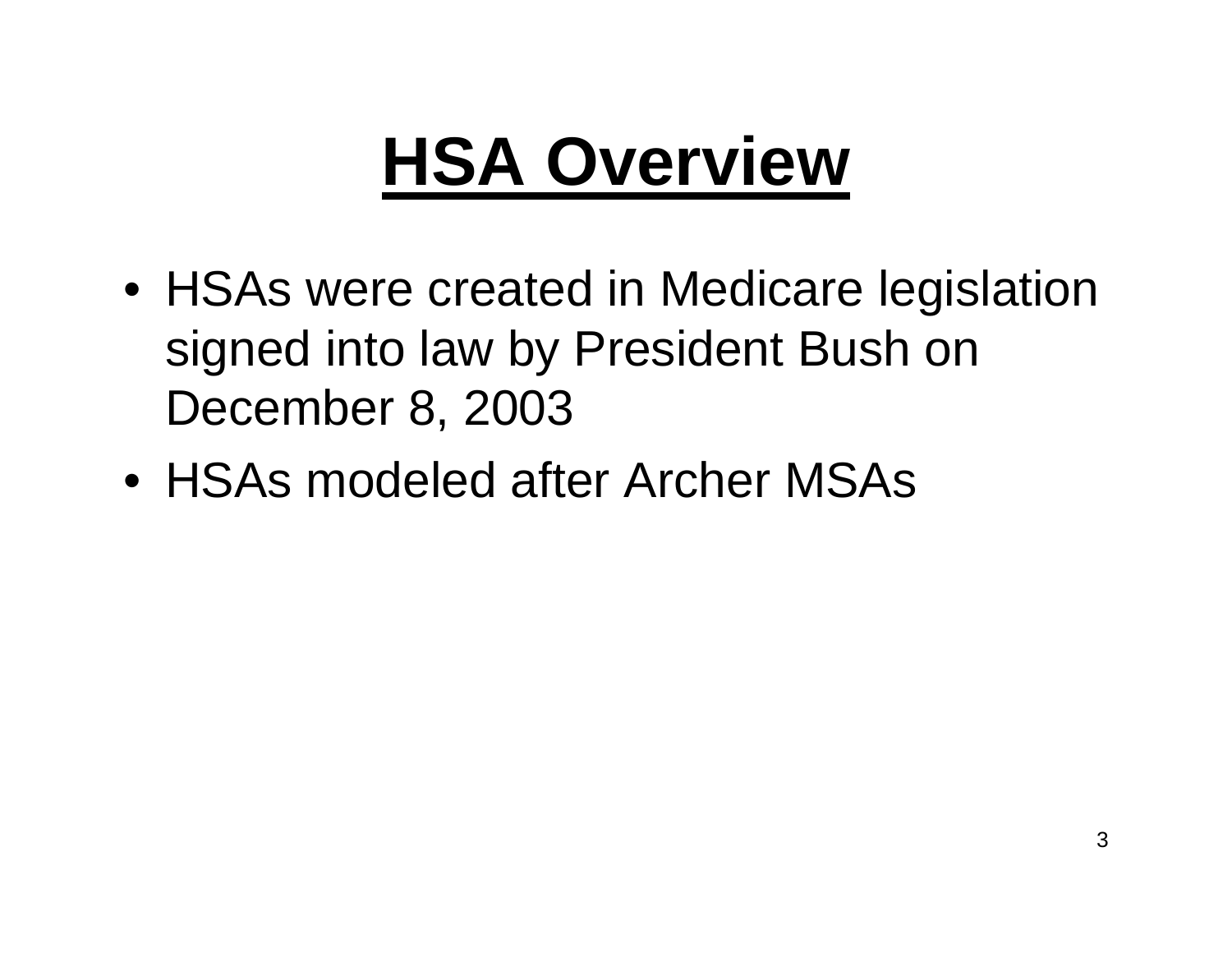- Any individual that:
	- –– Is covered by an HDHP
	- and the state of the – Is <u>not</u> covered by other health insurance
	- Is not enrolled in Medicare
	- Can't be claimed as a dependent on someone else's tax return
		- •Children cannot establish their own HSAs
		- Spouses can establish their own HSAs, if eligible
- No income limits on who may contribute to an HSA
- No requirement of having earned income to contribute to an HSA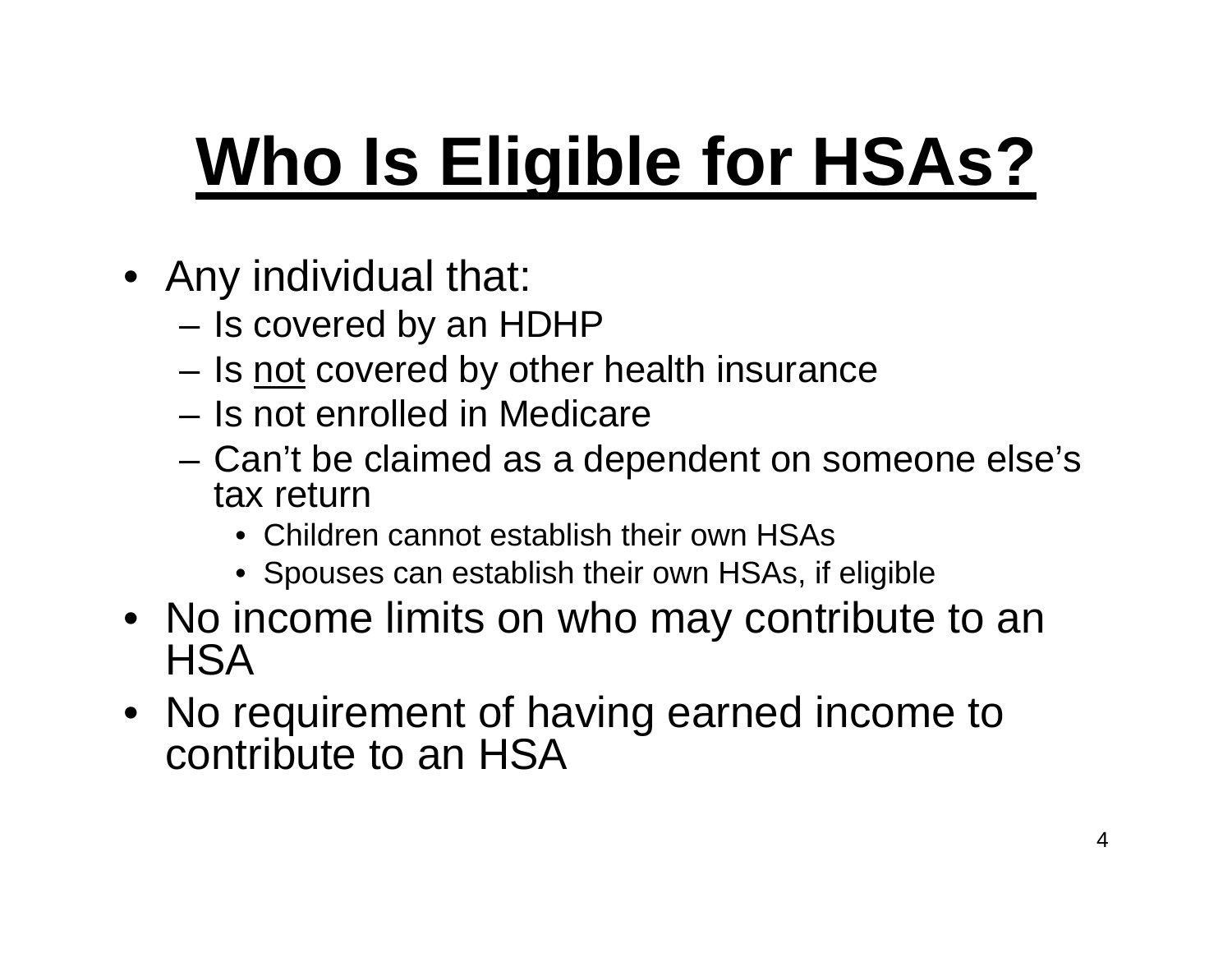#### **What other health coverage is allowed for you to still be eligible for an HSA?**

- specific disease or illness insurance and accident, disability, dental care, vision care and long-term care insurance
- Employee Assistance Programs, disease management program or wellness program
	- These programs must not provide significant benefits in the nature of medical care or treatment
- Drug discount cards
- Eligibility for VA Benefits
	- Unless you have actually received VA health benefits in the last 3 months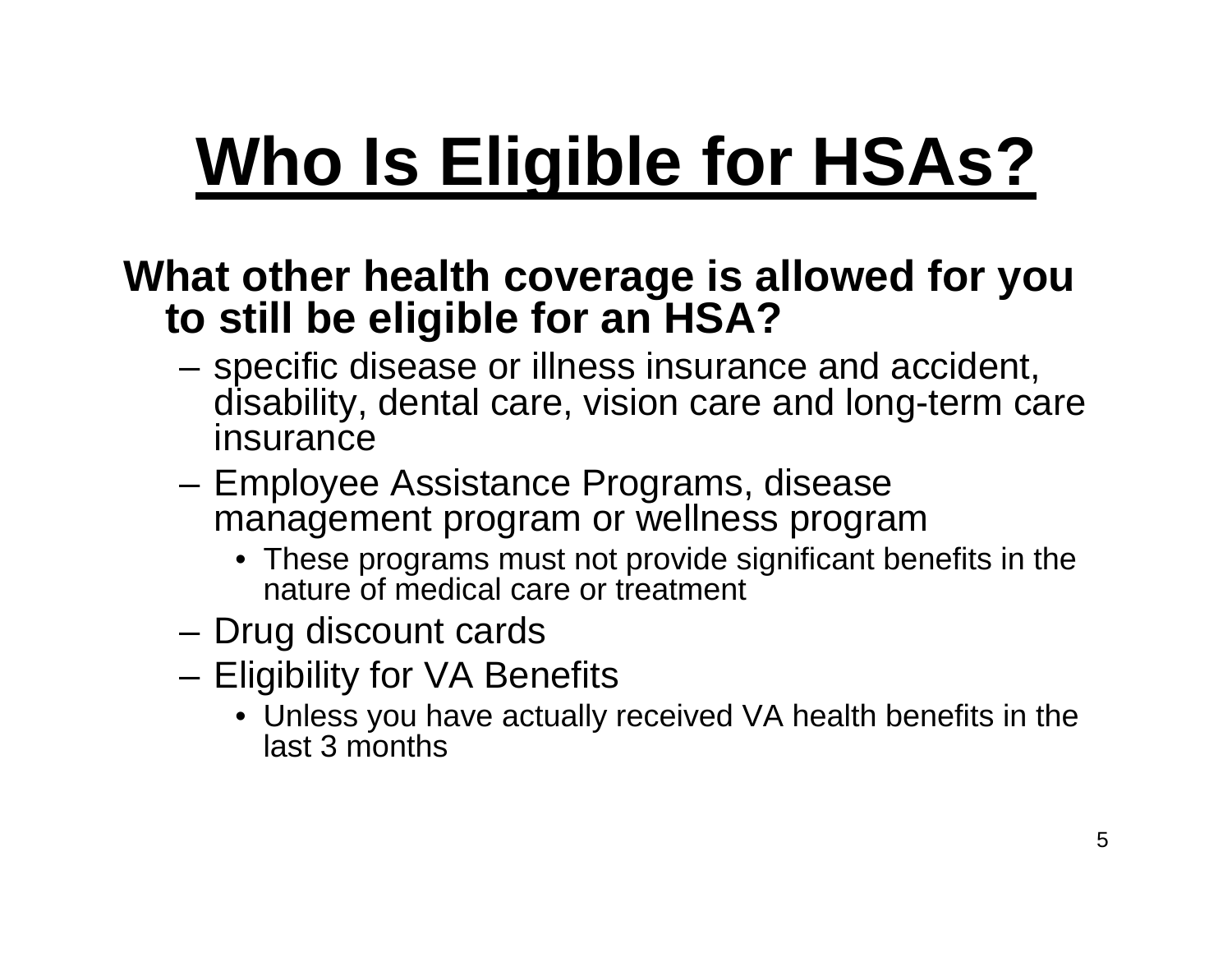#### **What "1st dollar" medical benefits make someone ineligible for an HSA?**

- –Medicare
- –– Tricare Coverage
- and the state of the state – Flexible Spending Arrangements
- and the state of the state – Health Reimbursement Arrangements
- There are permitted HSA/HRA/FSA combinations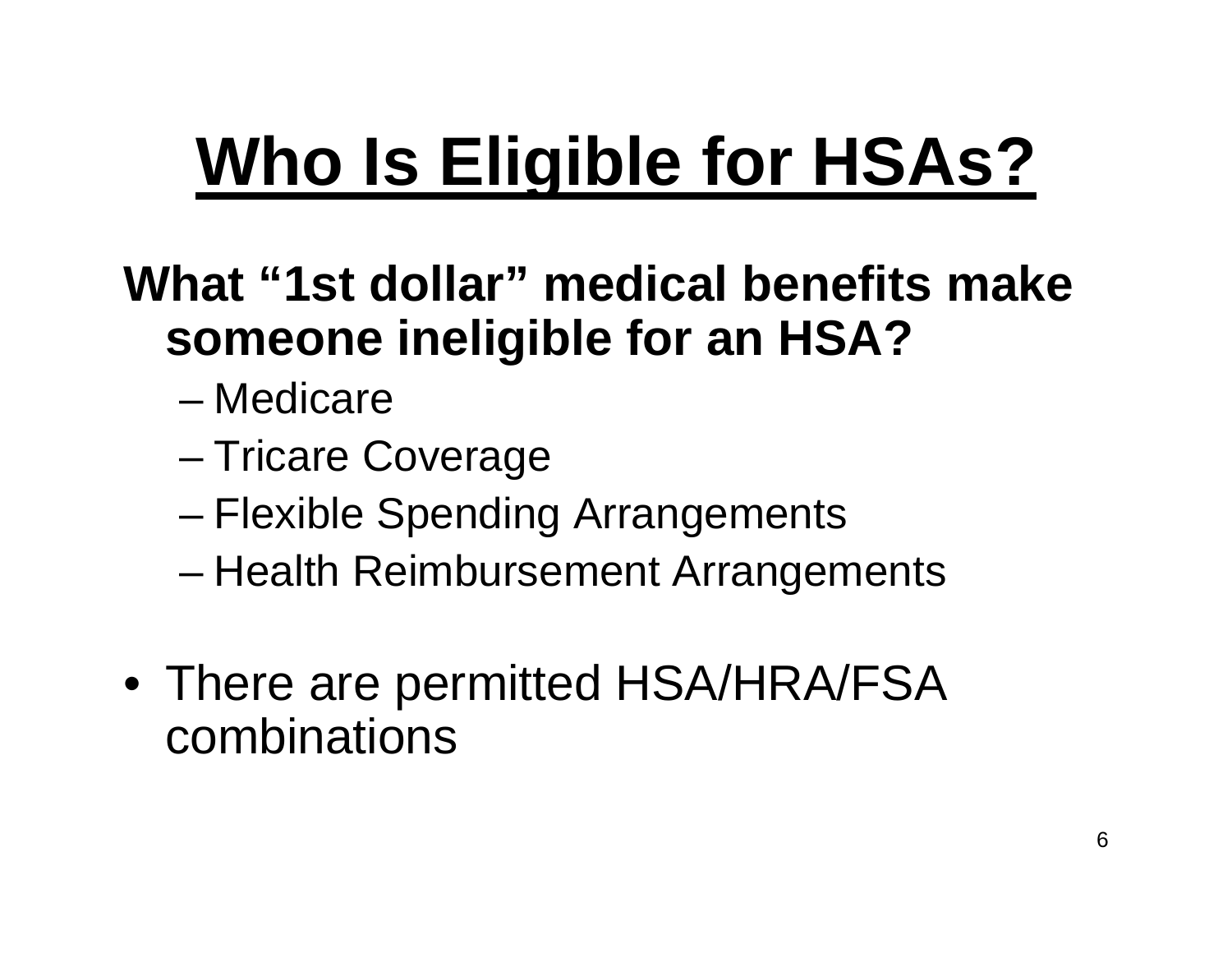Permitted HSA/HRA/FSA combinations:

- "Limited purpose" FSAs and HRAs that restrict reimbursements to certain permitted benefits such as vision, dental, or preventive care benefits
- "Post-deductible" FSAs or HRAs that only provide reimbursement after the minimum annual deductible has been satisfied under the HDHP
- "Retirement" HRAs that only provide reimbursement after an employee retires
- "Suspended" HRAs where the employee has elected to forgo health reimbursements for the coverage period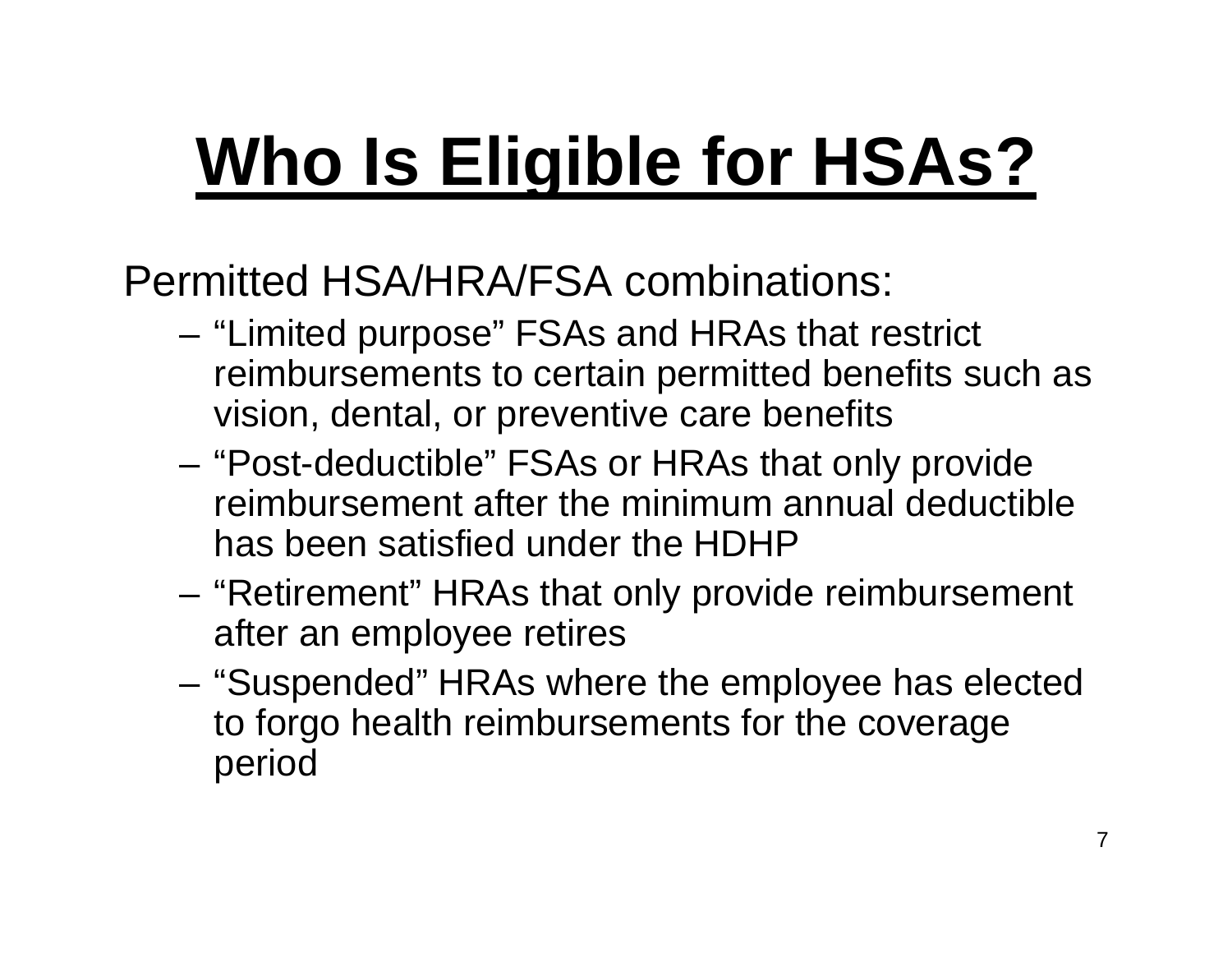- Health insurance plan with minimum deductible of (for 2006):
	- \$1,050 (self-only coverage)
	- \$2,100 (family coverage)
	- These amounts are indexed annually for inflation
- Annual out-of-pocket (including deductibles and co-pays) cannot exceed (for 2006):
	- \$5,250 (self-only coverage)
	- **Links of the Company** \$10,500 (family coverage)
	- These amounts are indexed annually for inflation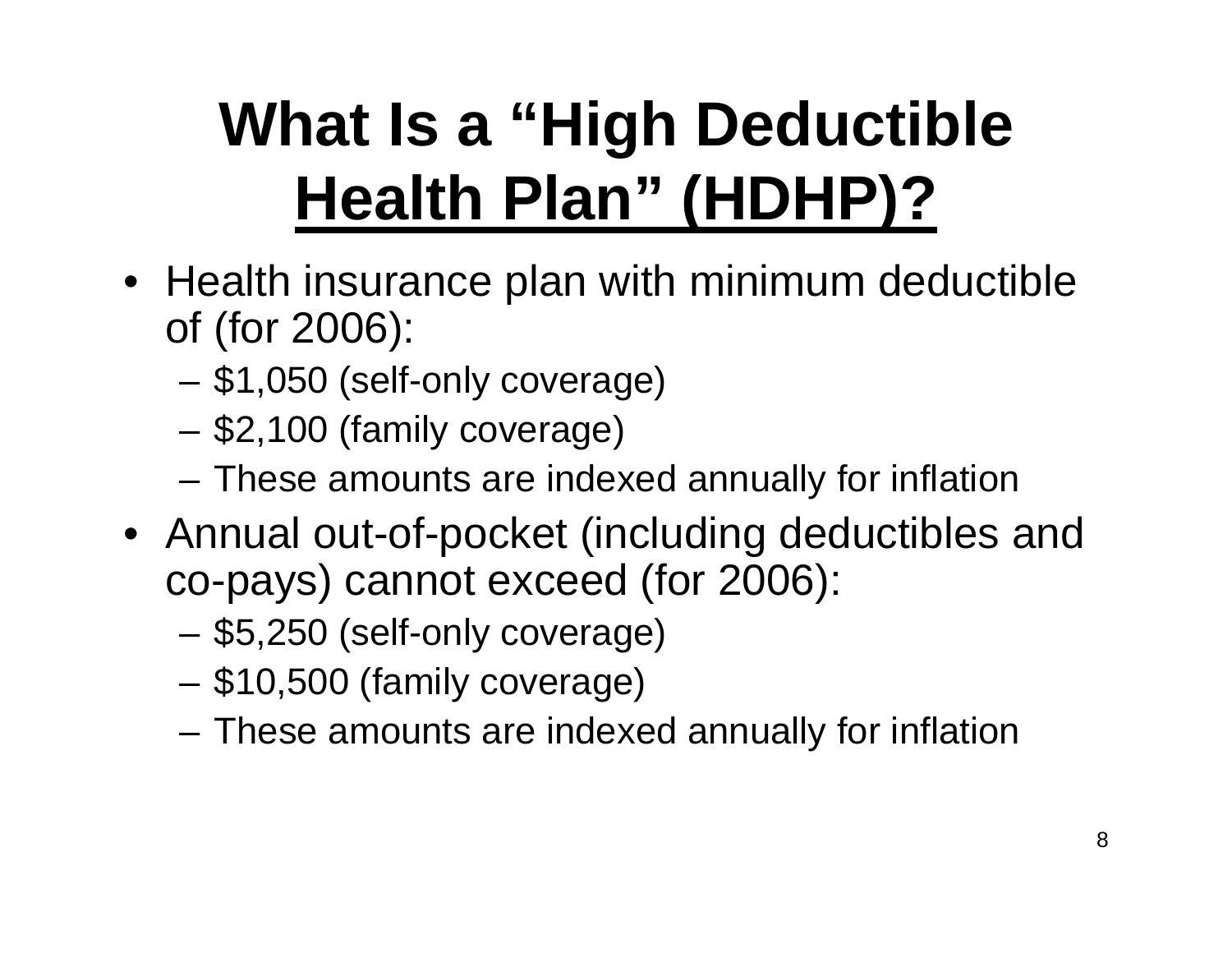- Reasonable benefit designs not counted toward the out of pocket maximum include:
	- –Lifetime limits on benefits
	- –– Limits to usual, customary and reasonable (UCR) amounts
	- and the state of the state – Limits on specific benefits
		- Maximum number of days or visits covered
		- •Maximum dollar reimbursements
	- and the state of the state – Pre-certification requirements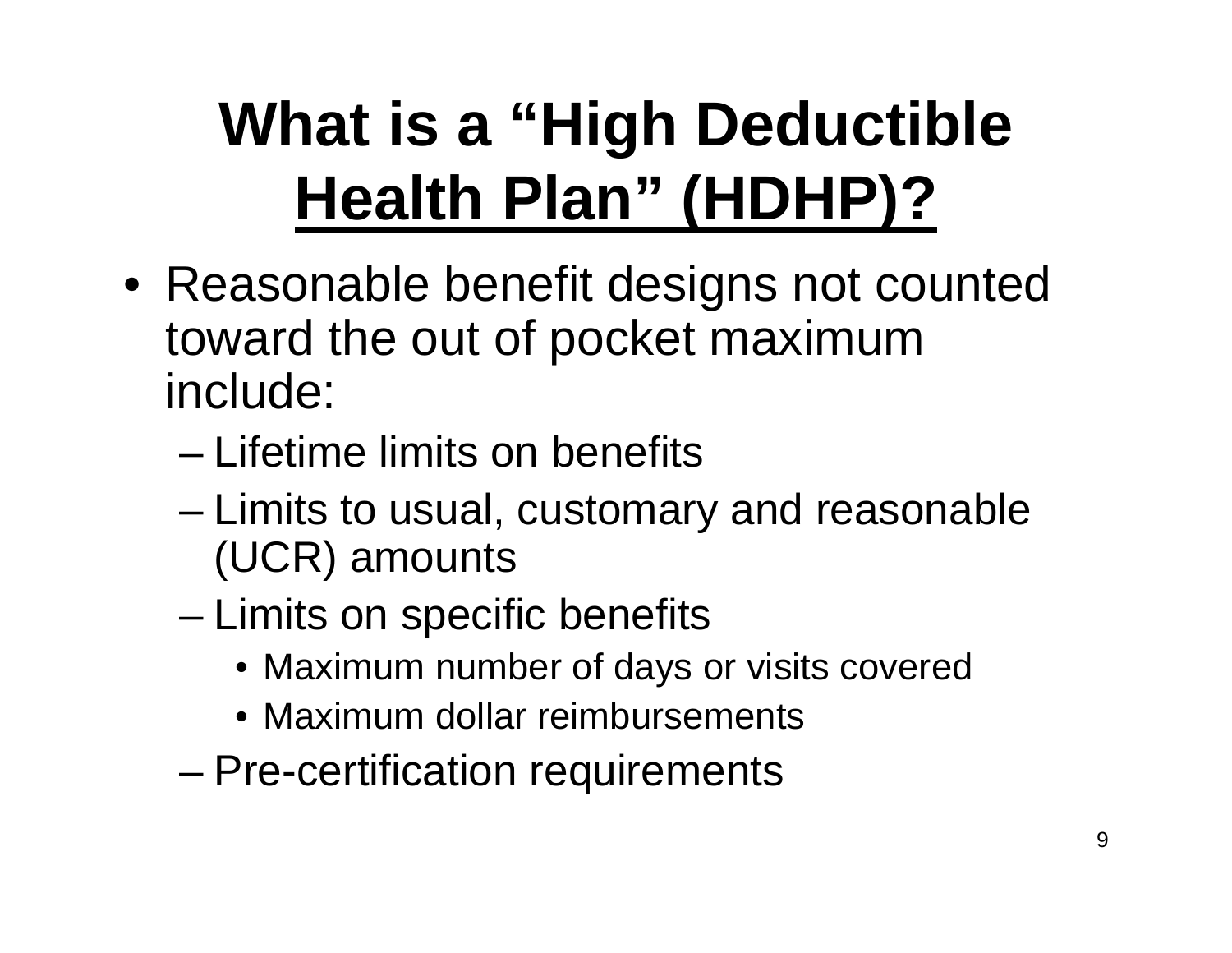- HDHPs can have:
	- –– first dollar coverage (no deductible) for preventive care (copays allowed)
	- and the state of the state higher out-of-pocket (copays & coinsurance) for non-network services
		- In-network deductible determines contribution limit
- All covered benefits must apply to the plan deductible, including prescription drugs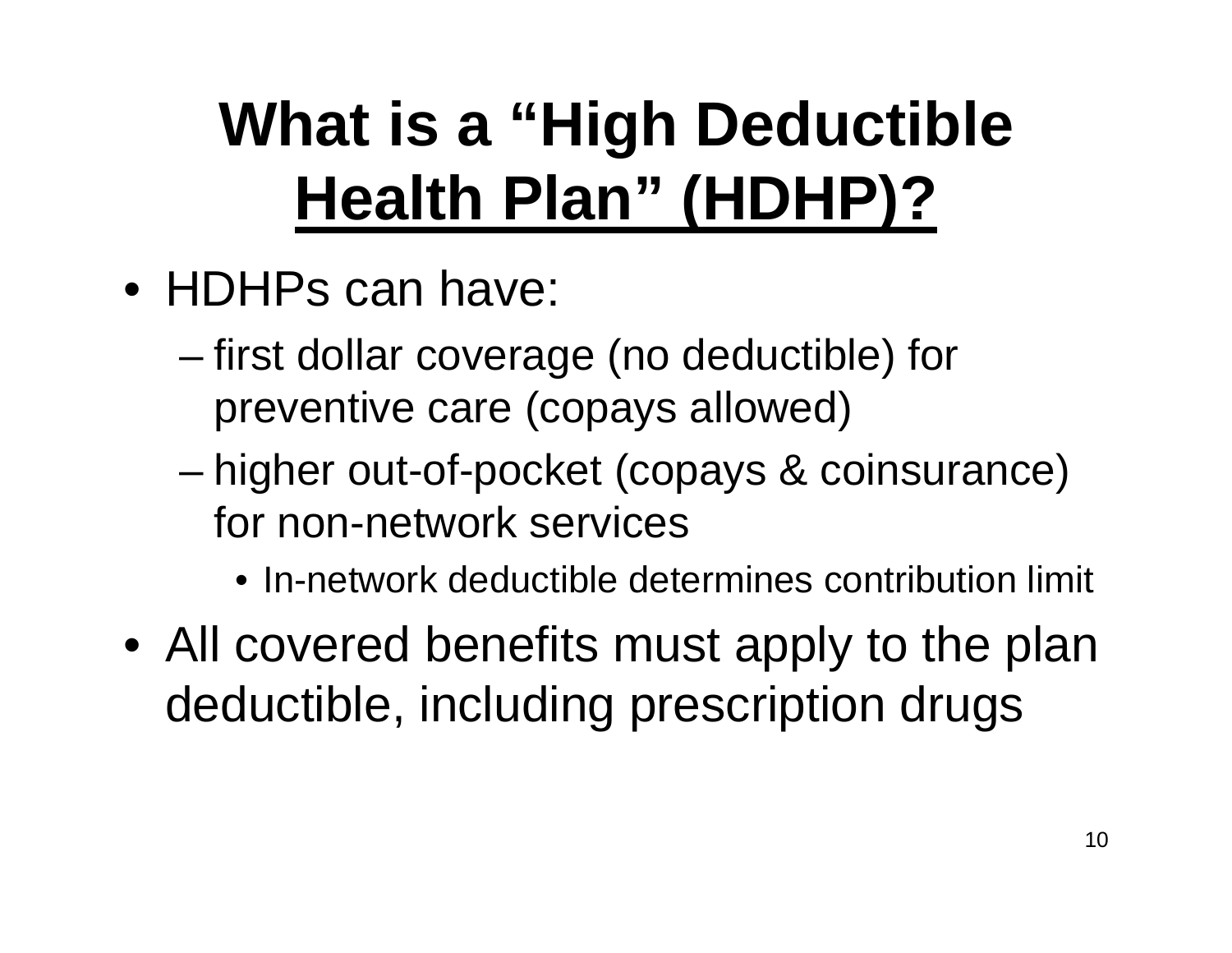Prescription Drugs

- HDHPs must apply costs of prescription drugs to the annual deductible or the individual may not contribute to an HSA
- Transition relief provided until January 1, 2006 if the individual is covered by a prescription drug benefit provided by a separate plan or rider from the HDHP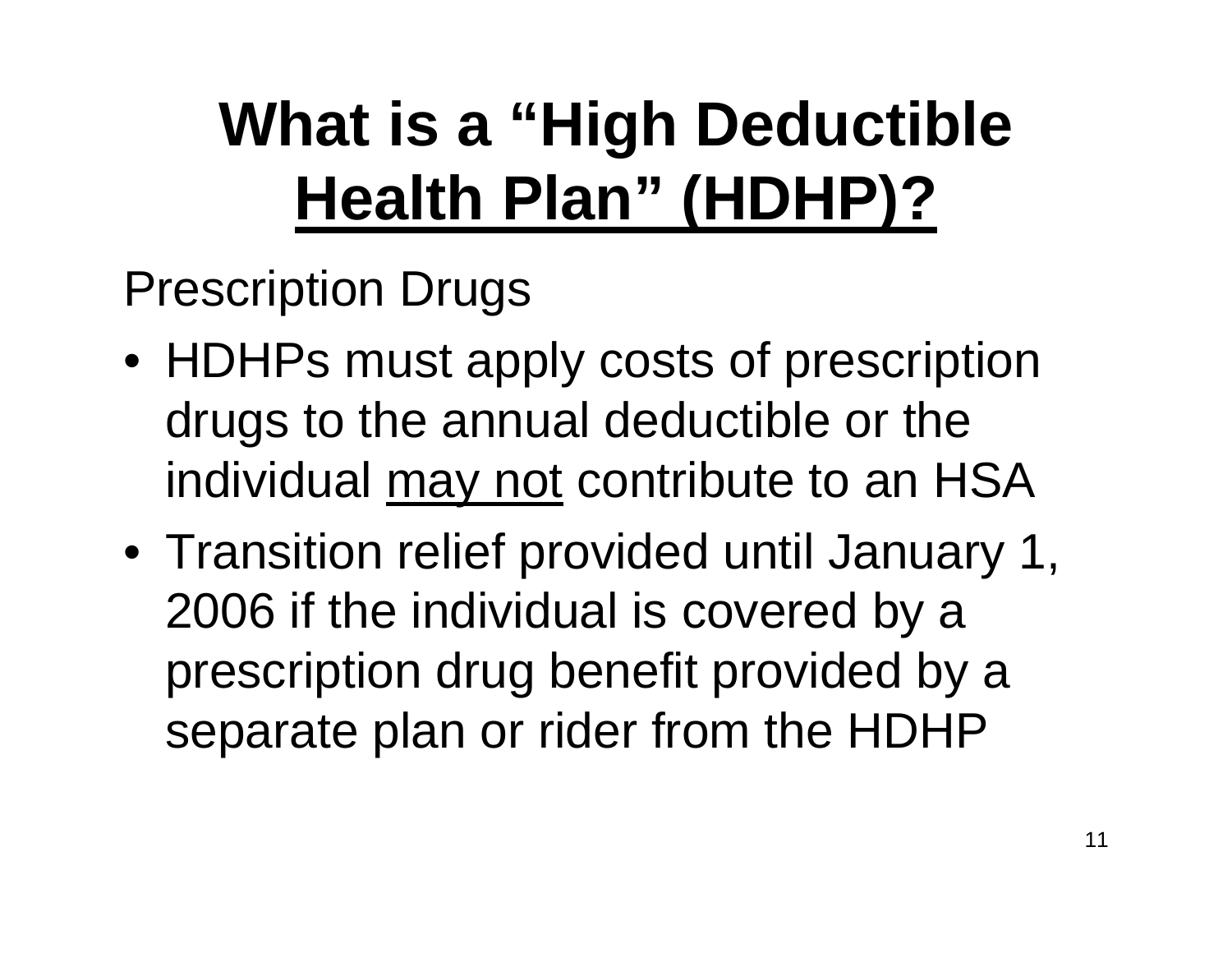Preventive Care

- Preventive care generally does not include any service or benefit intended to treat an existing illness, injury or condition
- Certain drugs and medications can be considered preventive care
	- Drugs taken by a person who has developed risk factors for a disease that has not yet manifested itself or to prevent reoccurrence of a disease
	- Example: Cholesterol-lowering medication for those with high cholesterol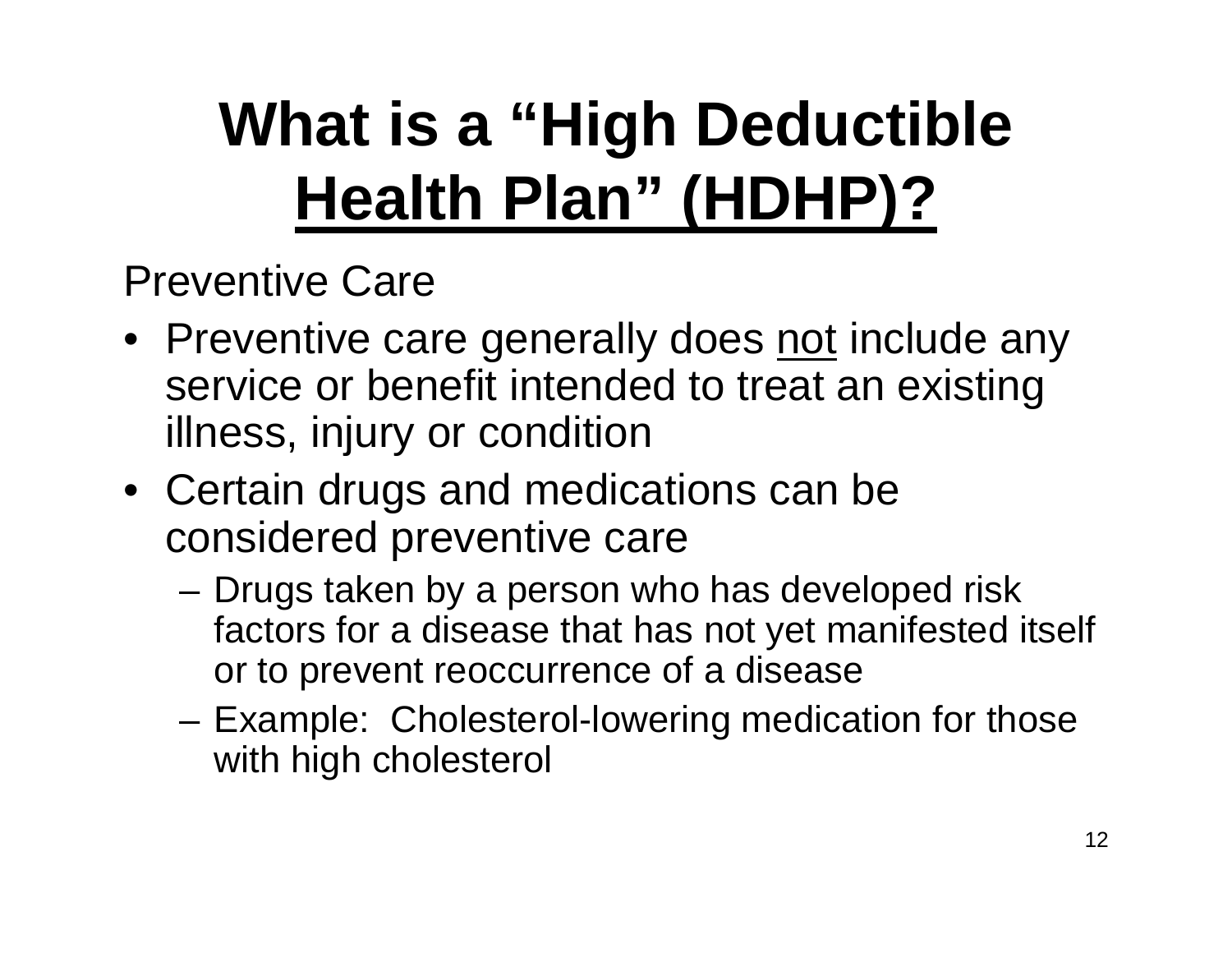Preventive Care

- Safe harbor list of preventive care that HDHP can provide as first-dollar coverage before minimum deductible is satisfied:
	- Periodic health evaluations (e.g., annual physicals)
	- Screening services (e.g., mammograms)
	- Routine pre-natal and well-child care
	- –Child and adult immunizations
	- Tobacco cessation programs
	- Obesity weight loss programs
- Can apply co-pays to preventive care services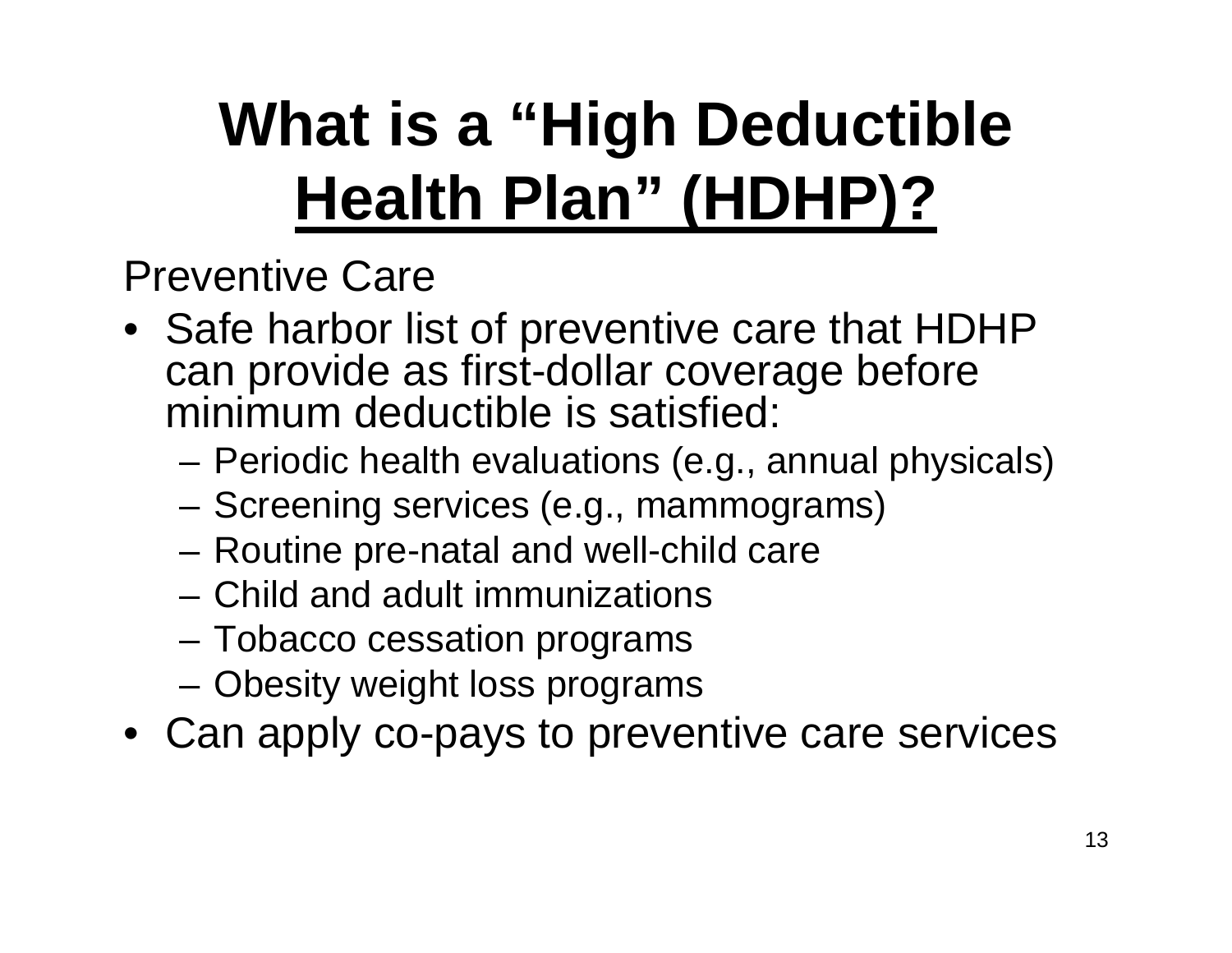Conflicts with state benefit mandates

- State mandated first dollar coverage will result in plan losing status as HDHP
	- NJ requires first dollar coverage of any treatment of lead poisoning
- Transition relief for state mandates in place on January 1, 2004
	- Plans containing such mandates will not lose status as HDHP prior to January 1, 2006
	- After that date, plan will lose status as HDHP if such mandates remain in place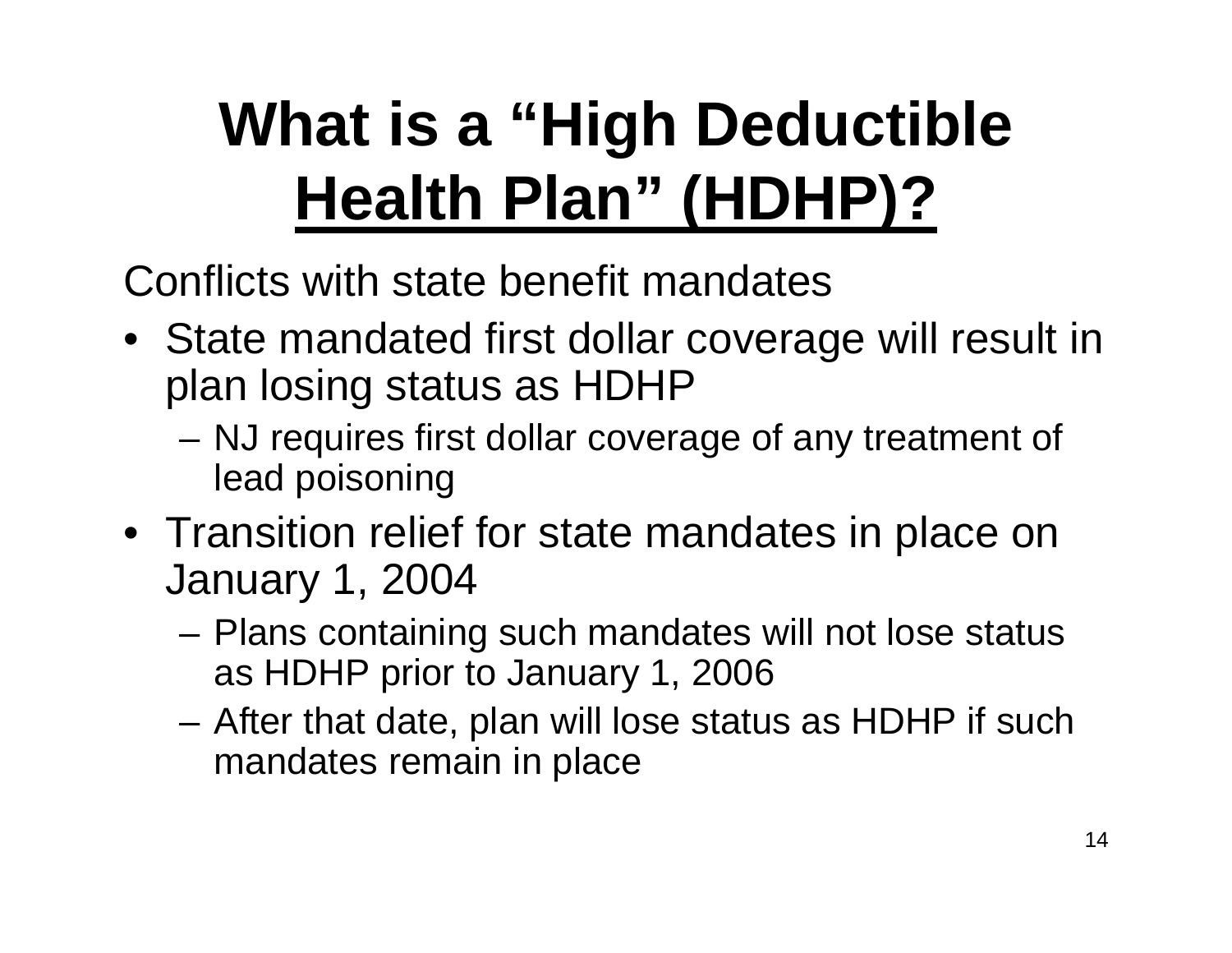- Contribution to HSA can be made by the employer or the individual, or both
	- and the state of the state  $-$  If made by the employer, it is not taxable to the employee (excluded from income and wages)
	- and the state of the state  $-$  If made by the individual, it is an "above-theline" deduction
	- –– Can be made by others on behalf of individual and deducted by the individual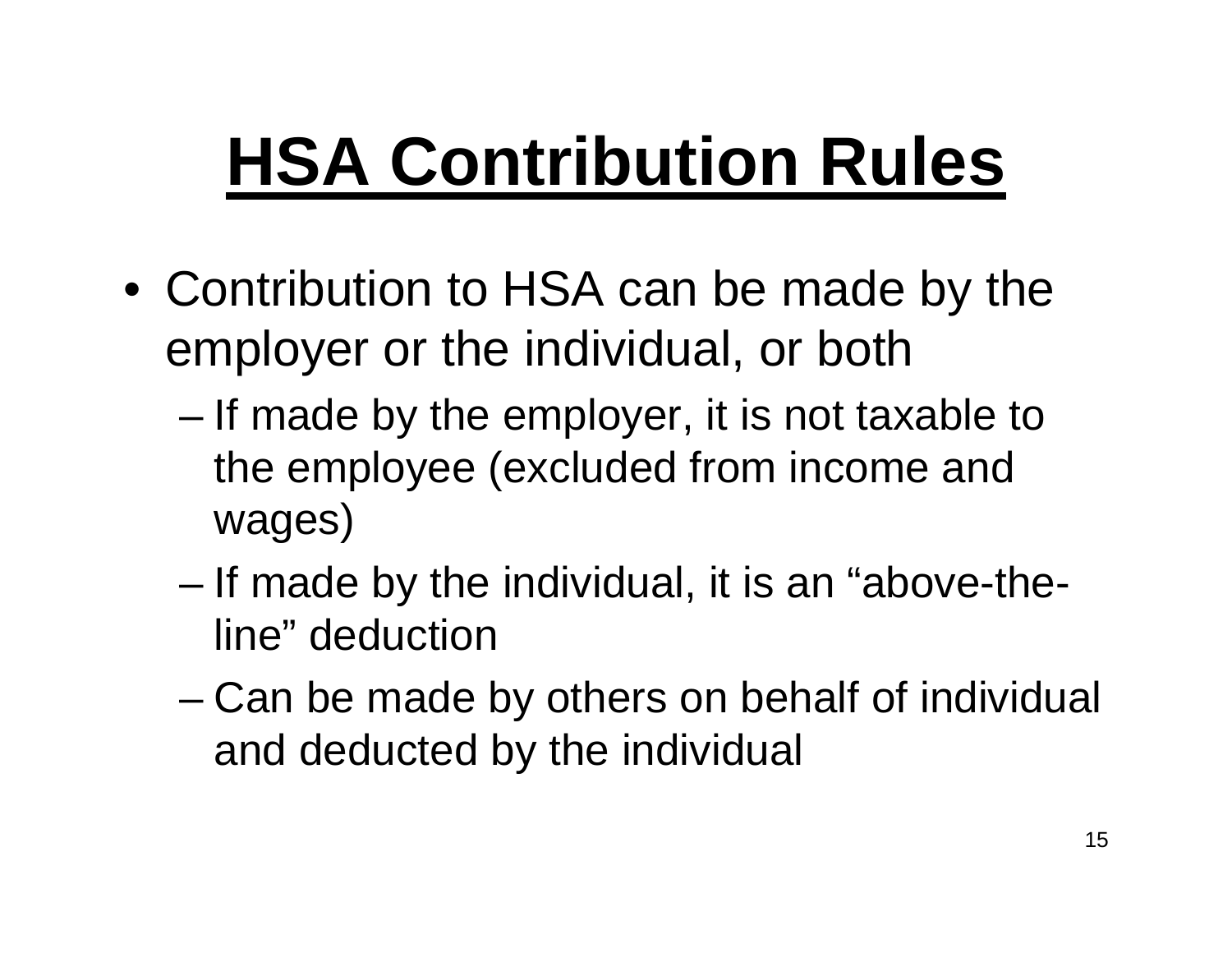- •Maximum amount that can be contributed (and deducted) to an HSA from all sources
	- = lesser of:
		- •HDHP Deductible amount

or

- Maximum specified in law (indexed annually)
	- \$2,700 (self-only coverage) 2006
	- \$5,450 (family coverage) 2006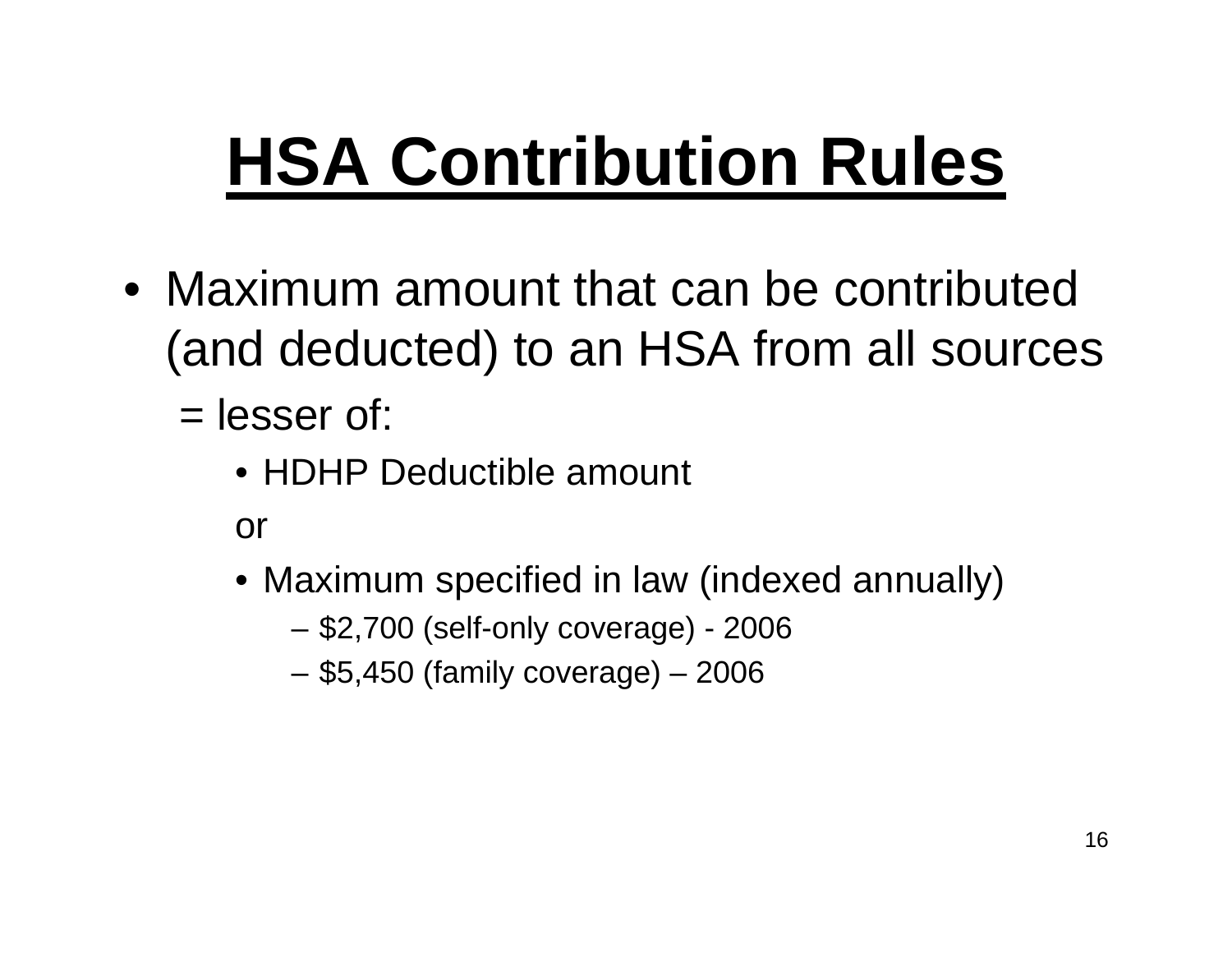|                           | <b>Deductible</b> | <b>Maximum</b><br><b>HSA Deposit</b><br>(2006) |
|---------------------------|-------------------|------------------------------------------------|
| <b>Single</b><br>Coverage | \$1,050           | \$1,050                                        |
|                           | \$1,500           | \$1,500                                        |
|                           | \$2,000           | \$2,000                                        |
|                           | \$2,500           | \$2,500                                        |
|                           | \$3,000           | \$2,700                                        |
| <b>Family</b><br>Coverage | \$2,100           | \$2,100                                        |
|                           | \$3,000           | \$3,000                                        |
|                           | \$4,000           | \$4,000                                        |
|                           | \$5,000           | \$5,000                                        |
|                           | \$6,000           | \$5,450                                        |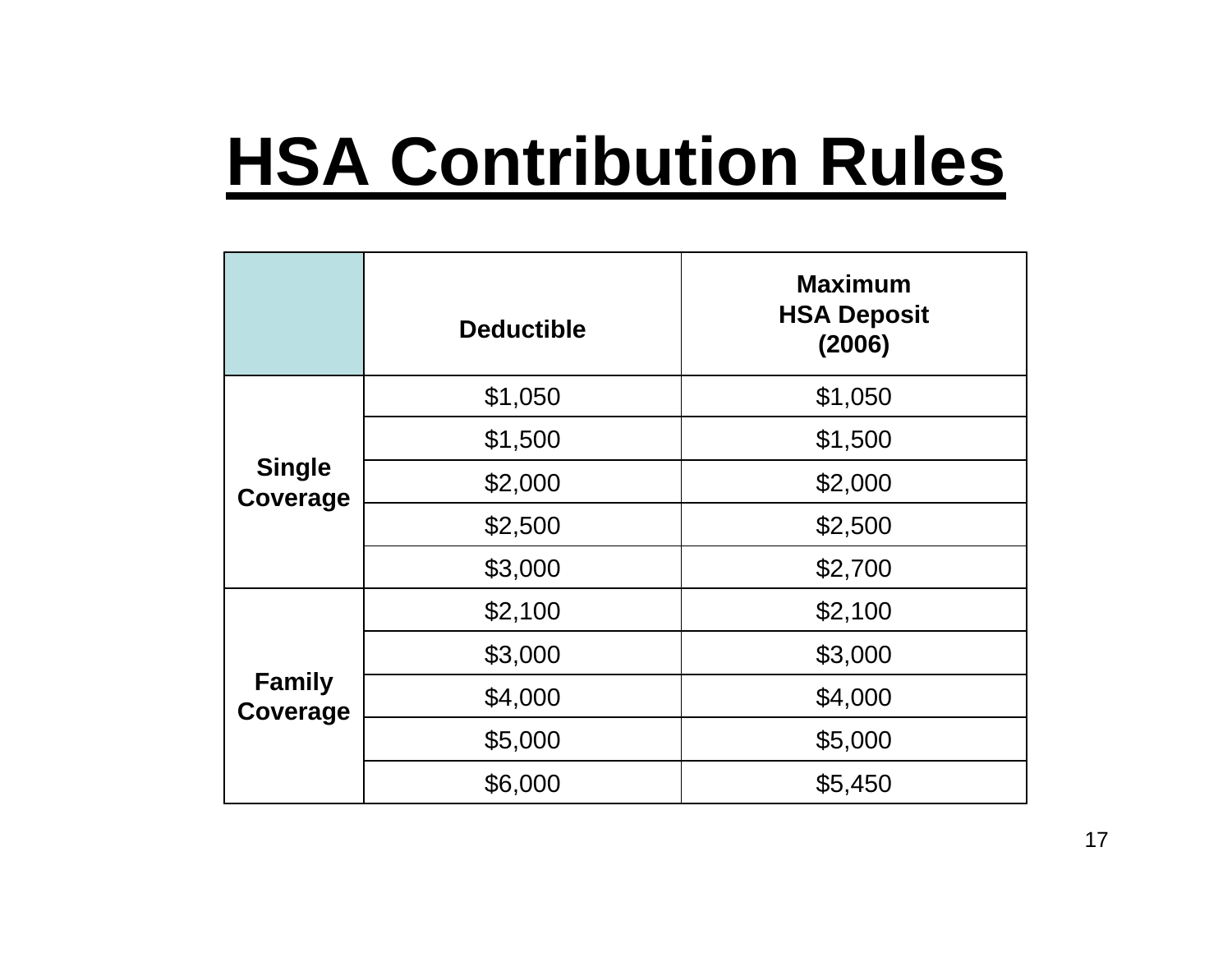- Special deduction rules for family coverage where there is a separate individual embedded deductible amount for each family member of at least the minimum contribution limit for family coverage (\$2,100 in 2005) and an overall umbrella deductible amount for the whole family.
	- –Maximum contribution is the lower of:
		- Maximum contribution limit for family coverage (\$5,450 in 2005)
		- •The umbrella deductible amount
		- The embedded individual deductible multiplied by the number of family members covered by the plan
- If the embedded individual deductible is less than the minimum contribution limit for family coverage, then the insurance is not a qualifying HDHP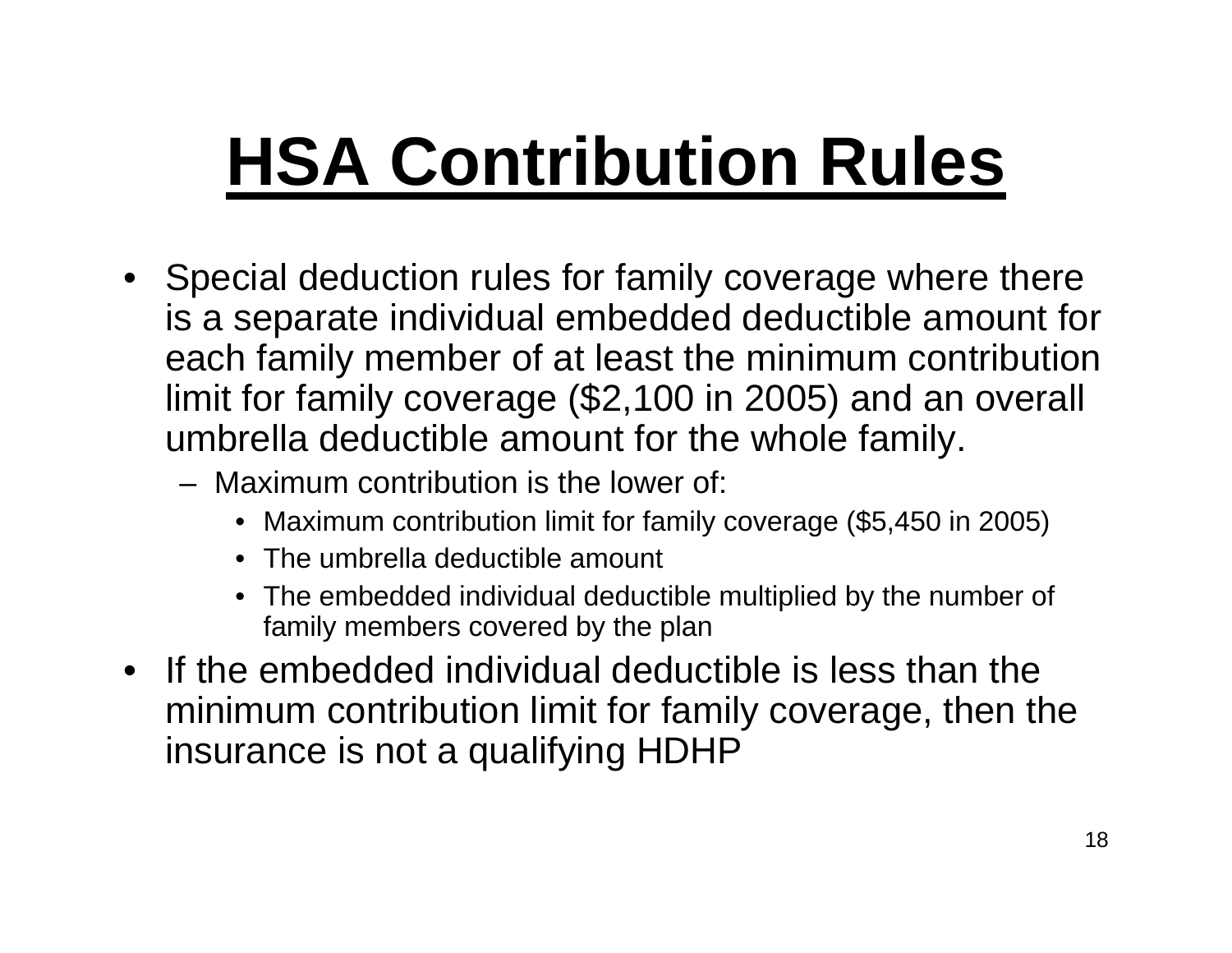- For individuals age 55 and older, additional "catch-up" contributions to HSA allowed
	- –2004 - \$500
	- –2005 - \$600
	- –2006 - \$700
	- –2007 - \$800
	- –2008 - \$900
	- 2009 and after \$1,000
- Contributions must stop once an individual is enrolled in Medicare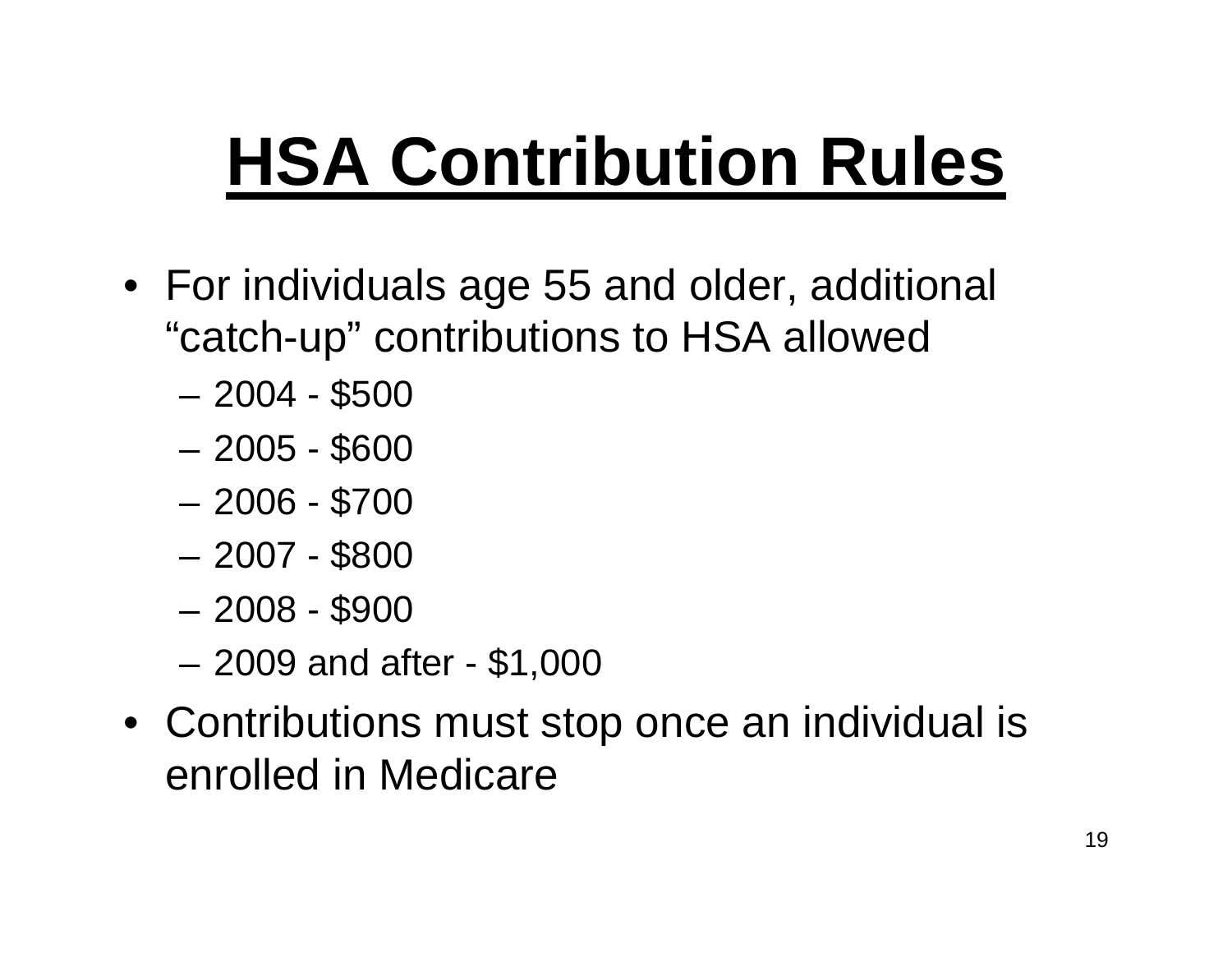- The total amount of contributions to an HSA are based on the number of months that the individual is covered by an HDHP as of the first day of the month.
	- 3 months of HDHP coverage with an annual high deductible amount of \$1,200 will mean that the maximum contribution will be 3/12ths of \$1,200 or \$300.
- "Catch-up" contributions must also be pro-rated for number of months eligible
	- Does not matter when 55th birthday falls during year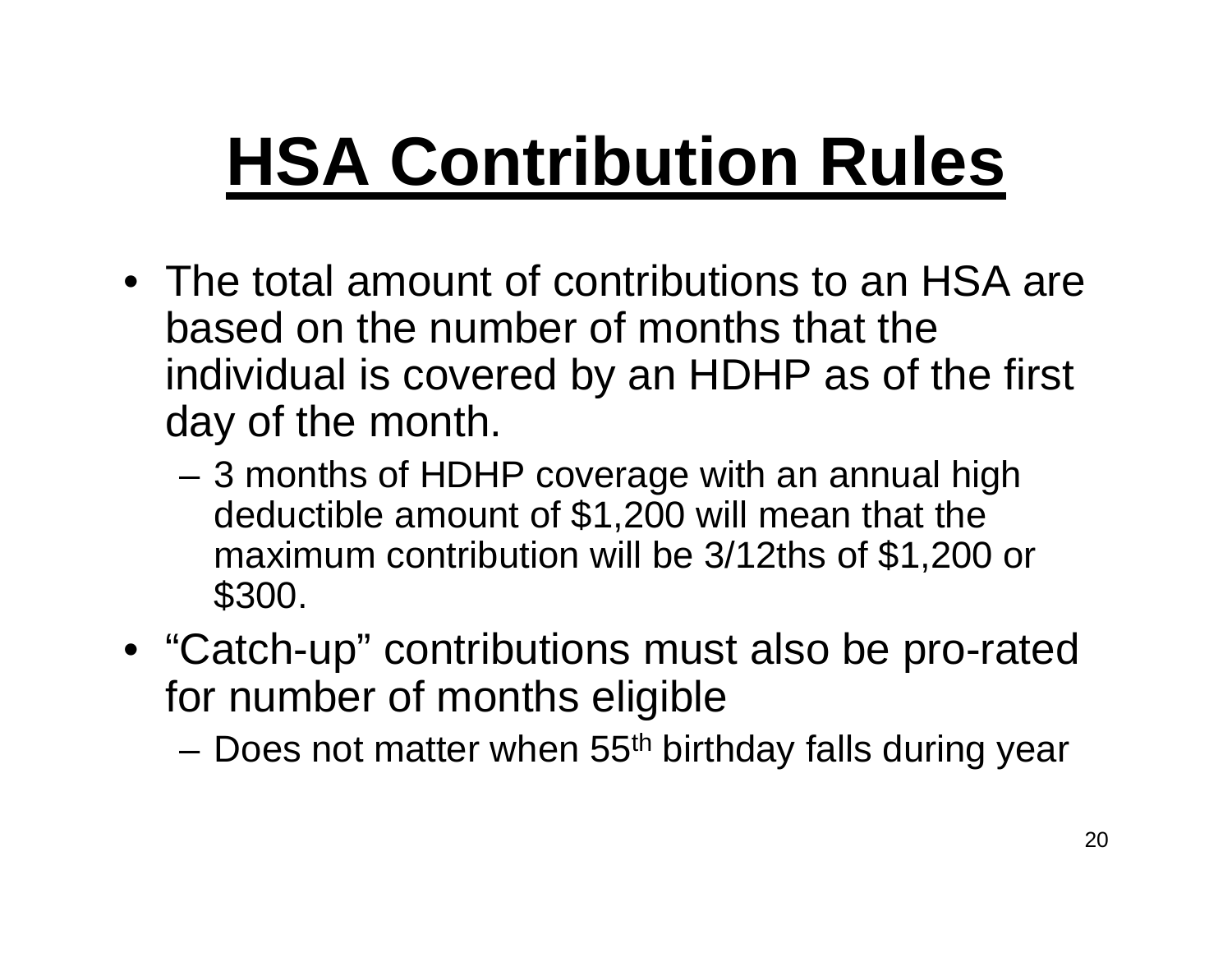- •Contributions to the HSA in excess of the contribution limits must be withdrawn by the individual or be subject to an excise tax
	- A pro-rata portion of earnings must be withdrawn also
	- Pay income tax on the withdrawn amount, but no 10% penalty
- If the HSA maximum contribution limit was not reached for the year, any other withdrawal for the year (that is not for qualified medical expenses) will not be considered "excess HSA contributions" and that withdrawal will be subject to both income tax and the 10% penalty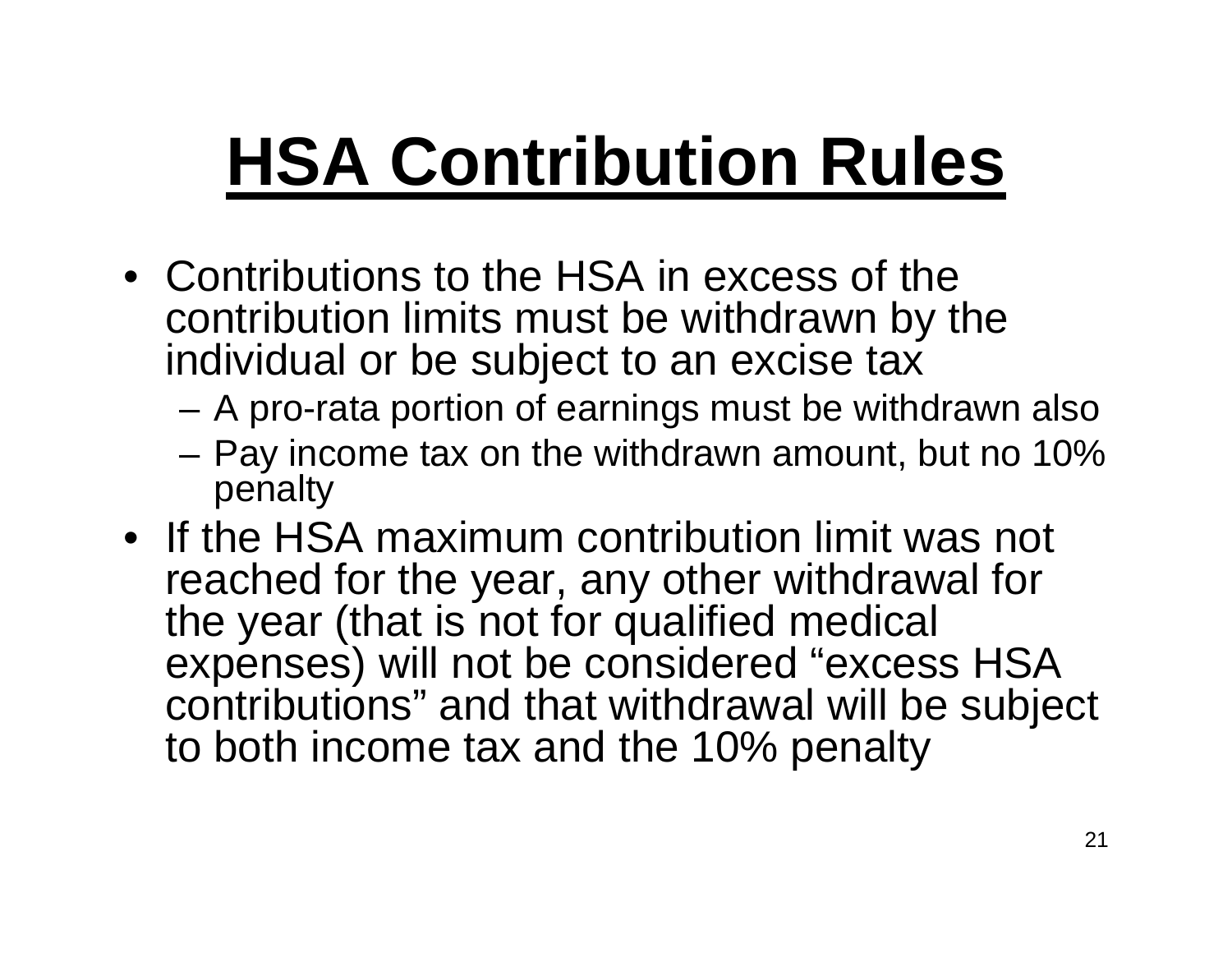Employee contributions to an HSA

- Can be made by a salary reduction arrangement through a cafeteria plan (125 plan)
	- Elections to make contributions through a cafeteria plan can change on a month-by-month basis (unlike salary reduction contributions to an FSA)
	- Remember that contributions to the HSA through a cafeteria plan are "pre-tax" and not subject to individual or employment taxes.
	- Employer can automatically make cafeteria plan contributions on individuals' behalf unless the individual affirmatively elects not to have such contributions made ("negative elections")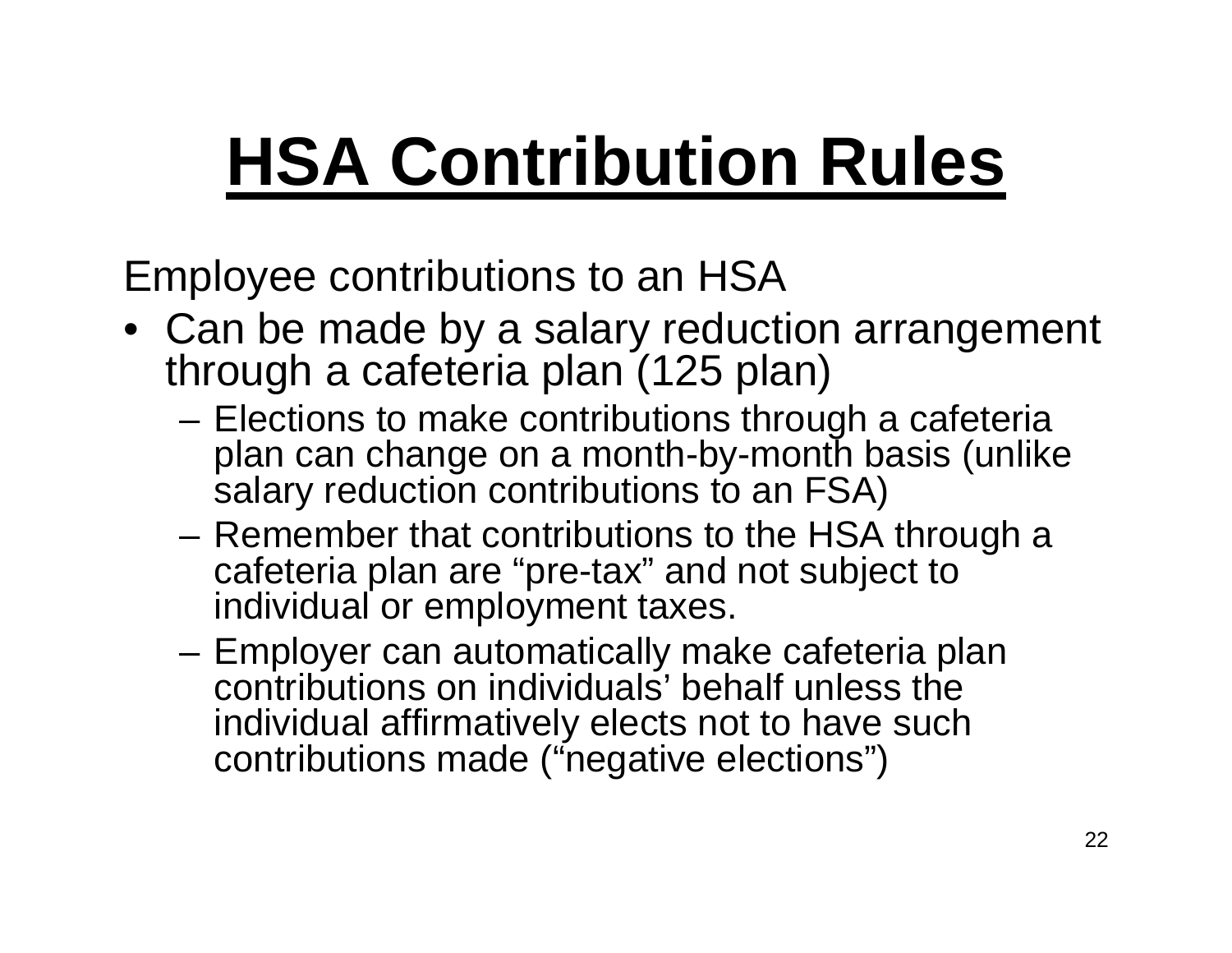Employer contributions to an HSA

- •Are always excluded from employees' income (pre-tax)
- Must be "comparable" for all employees participating in the HSA
	- $-$  If not comparable, there will be an excise tax equal to 35% of the amount the employer contributed to employees' HSAs
- The self-employed, partners and S-Corporation shareholders are generally not considered employees and cannot receive an employer contribution

– They can make deductible contributions to the HSA on their own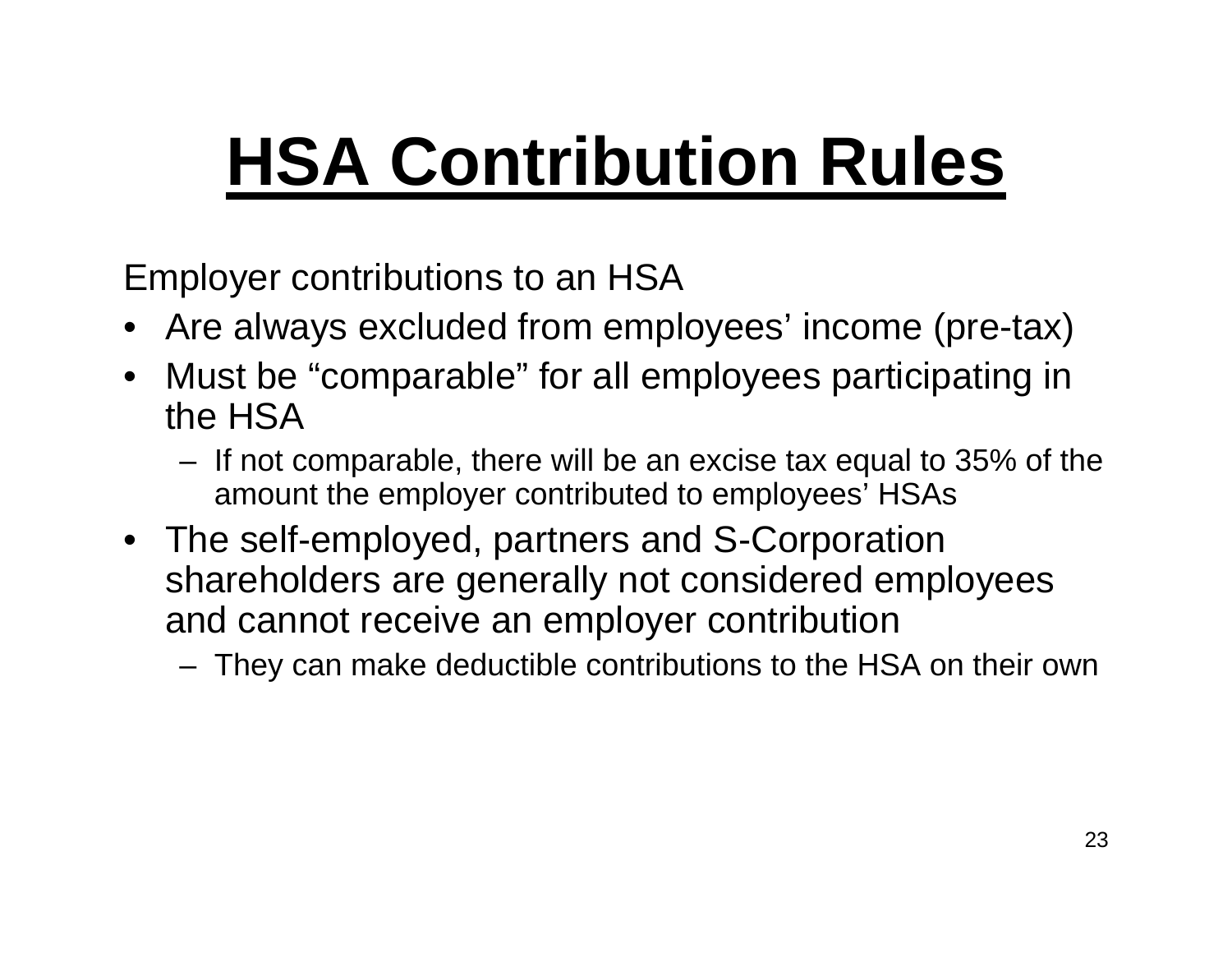Employer contributions to an HSA

- Comparable contributions are contributions to all HSAs of an employer:
	- –which are the same amount or
	- which are the same percentage of the annual deductible
- May count only employees who are "eligible individuals" covered by the employer under the HDHP and who have the "same category of coverage" (i.e., self-only or family) – No other classifications of employees are permitted
- Part-time employees can be tested separately
	- "Part-time" means customarily employed fewer than 30 hours per week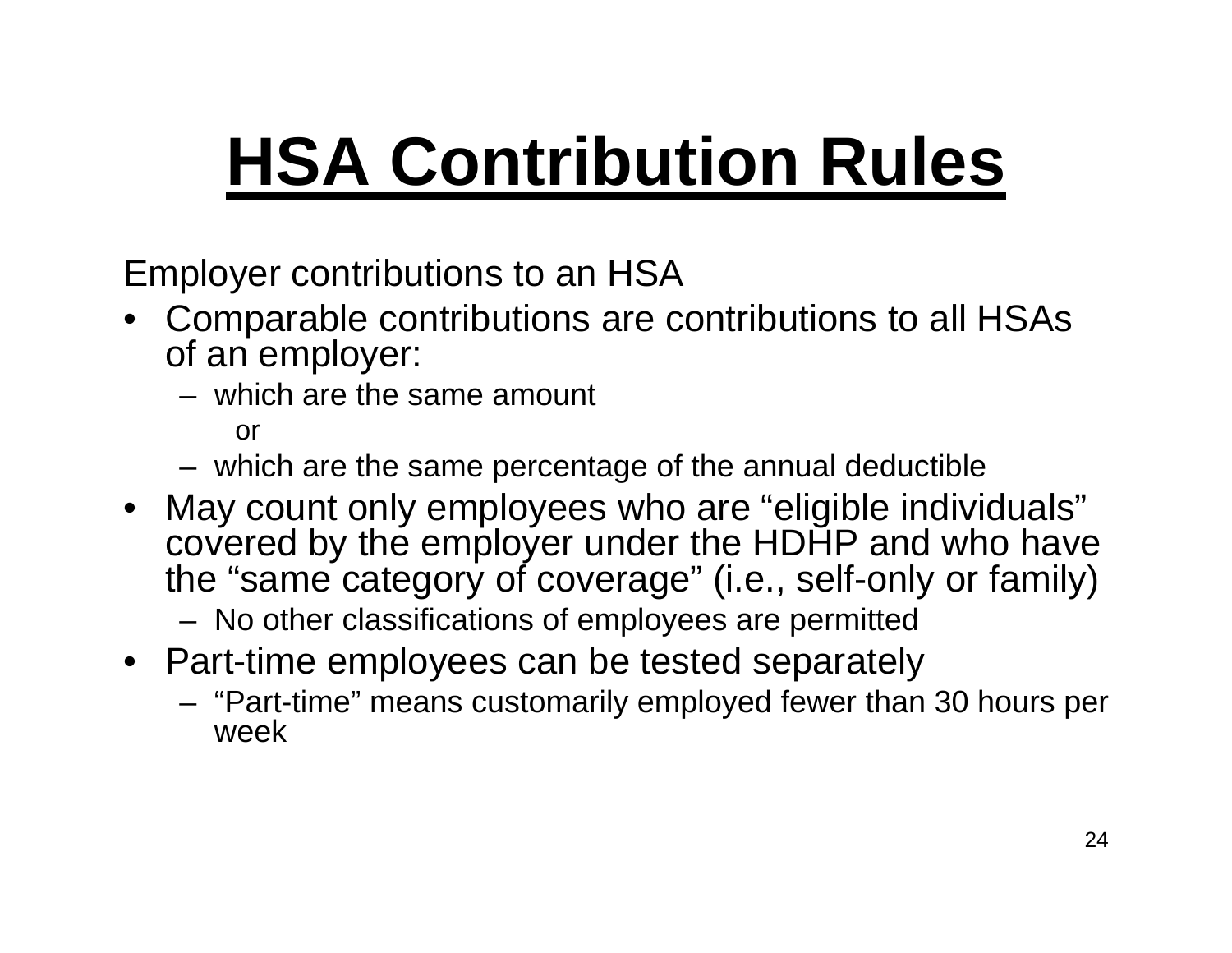Employer contributions to an HSA

- Employer matching contributions to the HSA through a cafeteria plan are not subject to the comparability rules
	- But cafeteria plan nondisc rimination rules apply
		- contributions cannot be greater for higher paid employees than they are for lower paid employees
		- contributions that favor lower paid employees are OK
- Employer contributions to an HSA based on an employee's participation in health assessments, disease management program or wellness program do not have to satisfy the comparability rules if the employee may elect to receive that payment in currently taxable cash rather than having a nontaxable contribution to the HSA
	- Cafeteria plan nondiscrimination rules also apply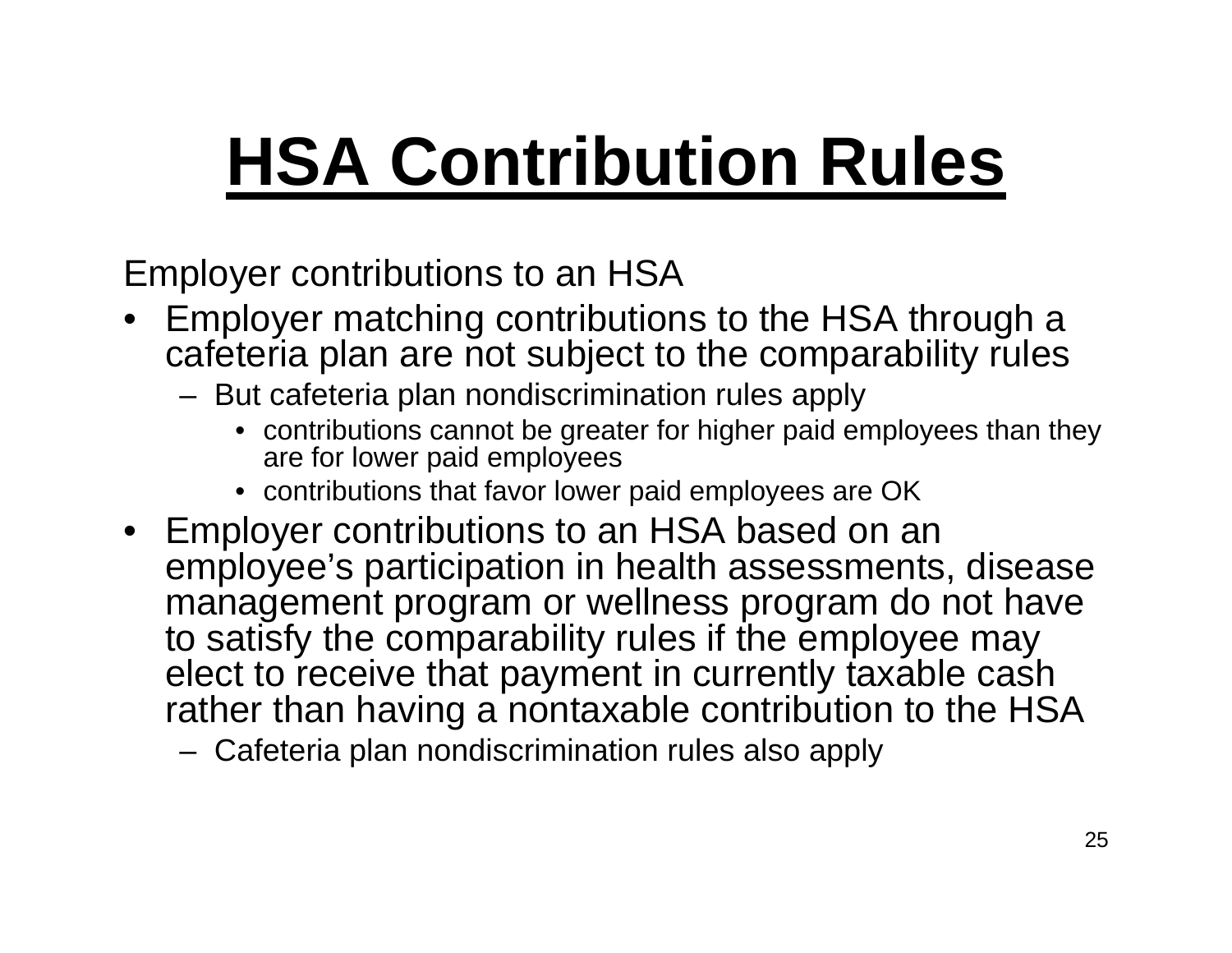Violations of the Comparability Rules

- Extra contributions to an HSA on account of employees who meet a specified age or qualify for the catch-up contributions
- Contributions based on length of service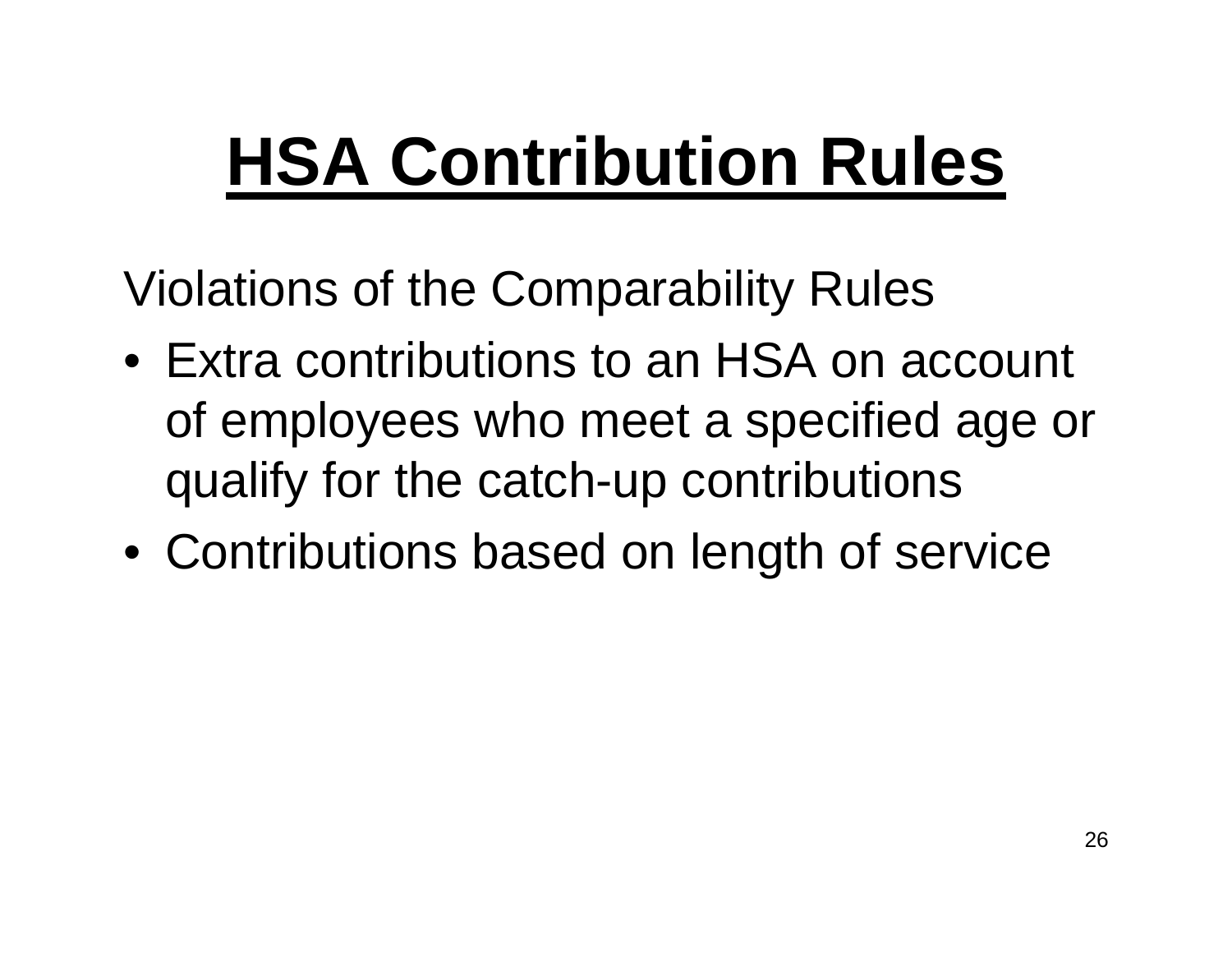• Distribution is tax-free if taken for "qualified medical expenses"

and the state of the state – Now includes over-the-counter drugs

- Qualified medical expense must be incurred on or after the HSA was established
	- and the state of the state – If HDHP coverage effective on first day of month, HSA can be established as early as first day of same month
	- and the state of the state  $-$  If HDHP coverage effective any day other than first day of month, HSA cannot be established until first day of following month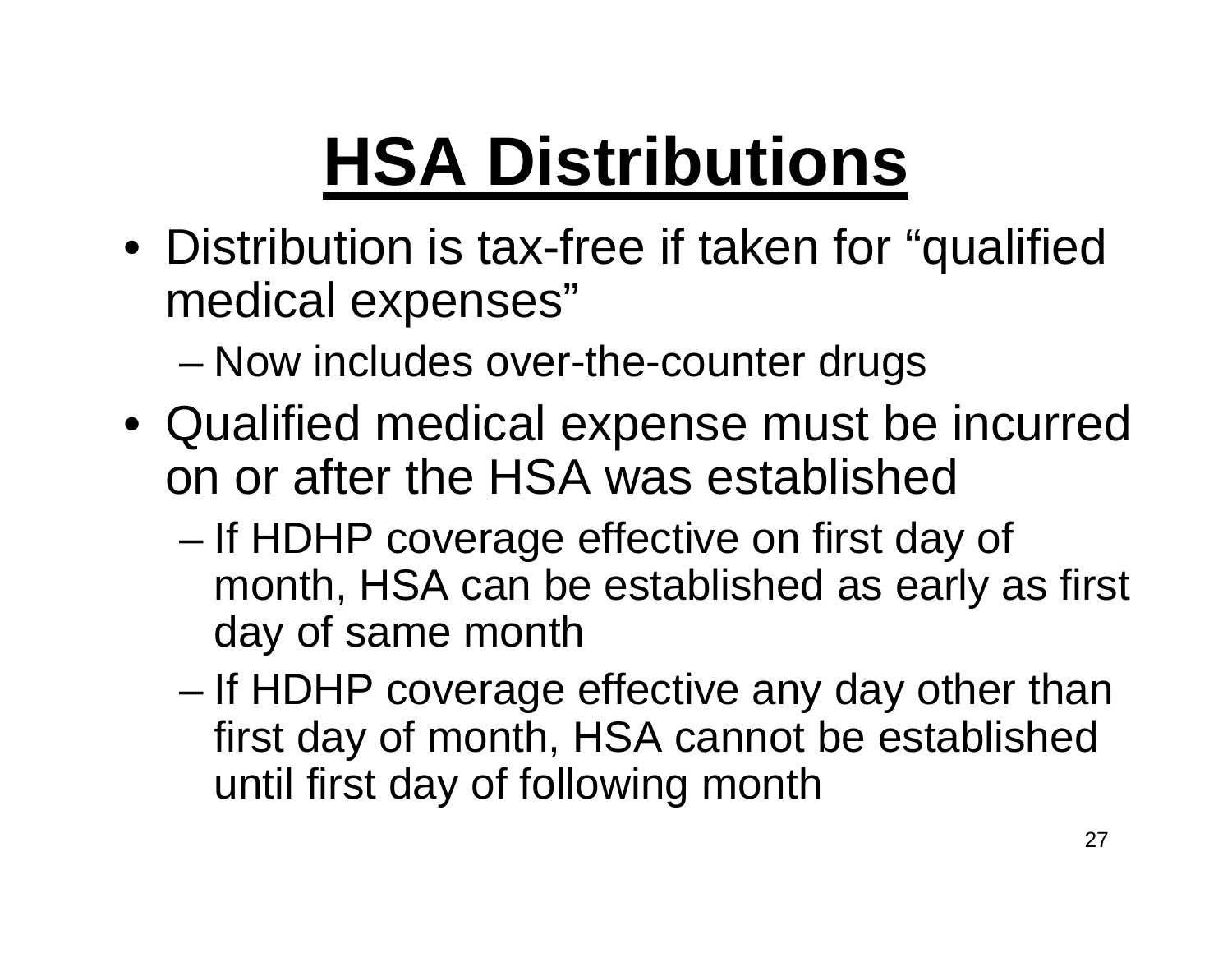- •Tax-free distributions can be taken for qualified medical expenses of:
	- and the state of the state person covered by the high deductible
	- – spouse of the individual (even if not covered by the HDHP)
	- and the state of the state – any dependent of the individual (even if not covered by the HDHP)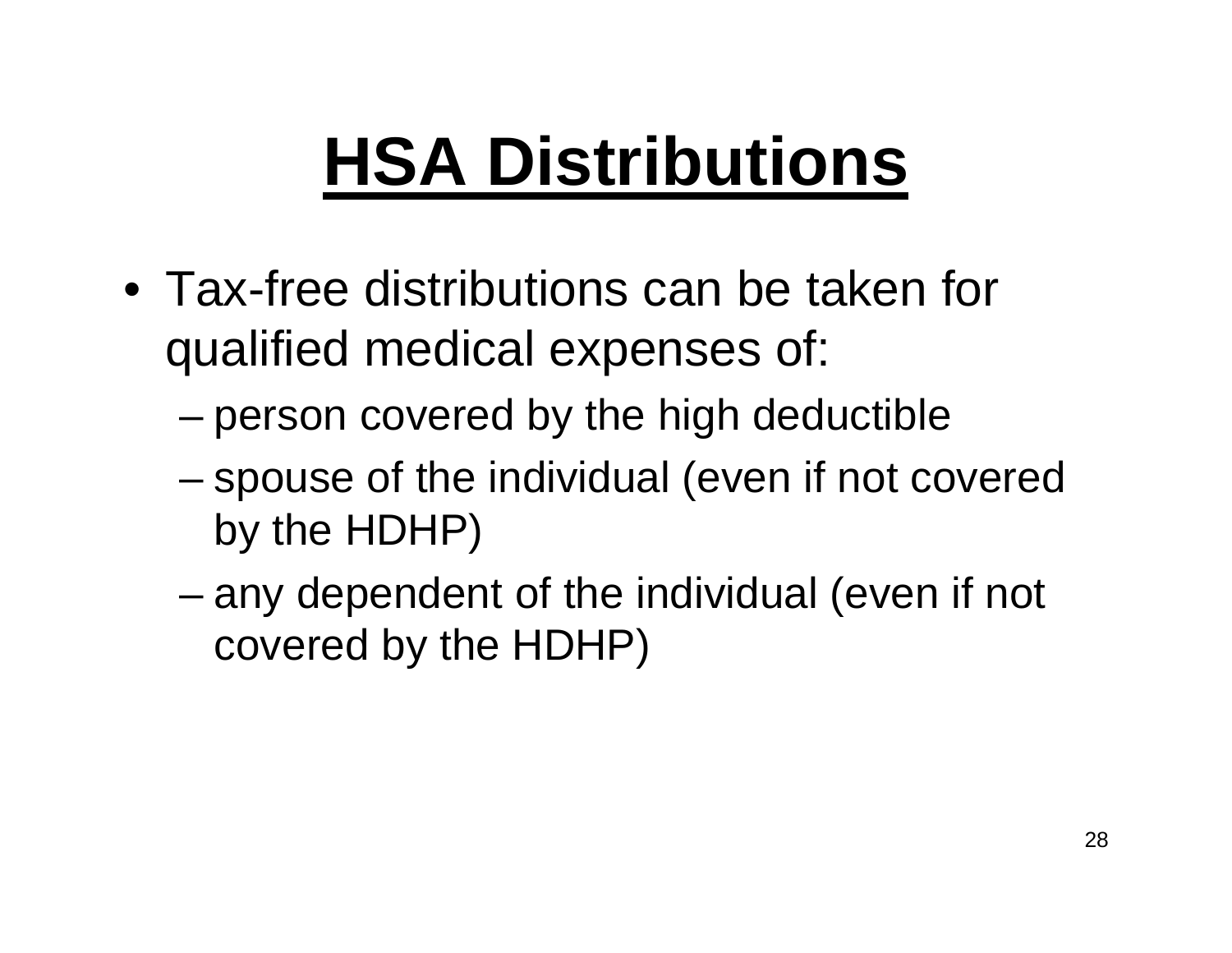- If distribution is not used for qualified medical expenses
	- –Amount of distribution is included in income and
	- and the state of the state 10% additional tax except when taken after:
		- Individual dies or becomes disabled
		- Individual is age 65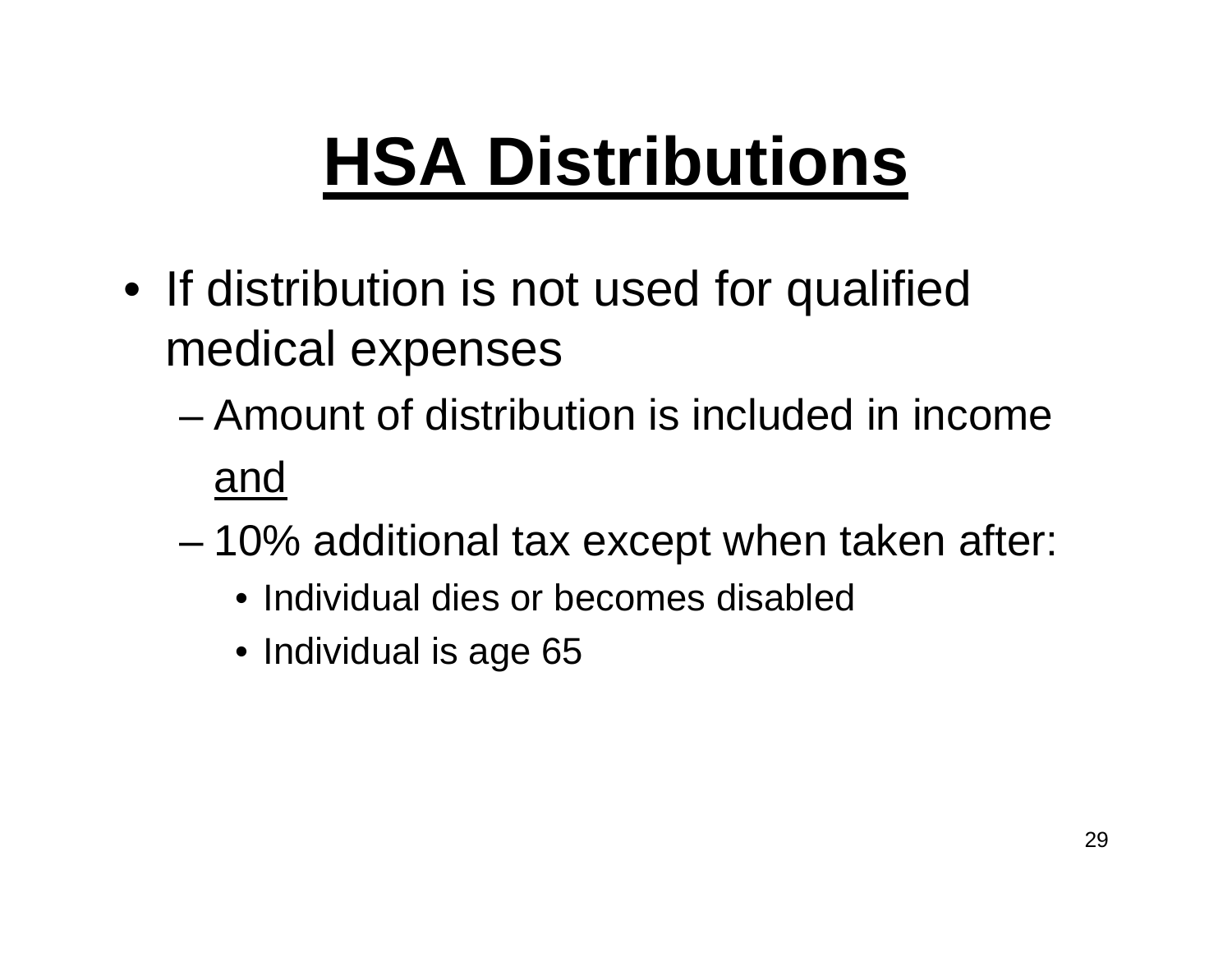- "Qualified medical expenses" do not include other health insurance (including premiums for dental or vision care)
- Exceptions:
	- COBRA continuation coverage
	- Any health plan coverage while receiving unemployment compensation
	- –For individuals enrolled in Medicare:
		- Medicare premiums and out-of-pocket expenses (Part A, Part B, Medic are HMOs, new prescription drug coverage)
		- employee share of premiums for employer-based coverage
		- Cannot pay Medigap premiums
	- Qualified long-term care insurance premiums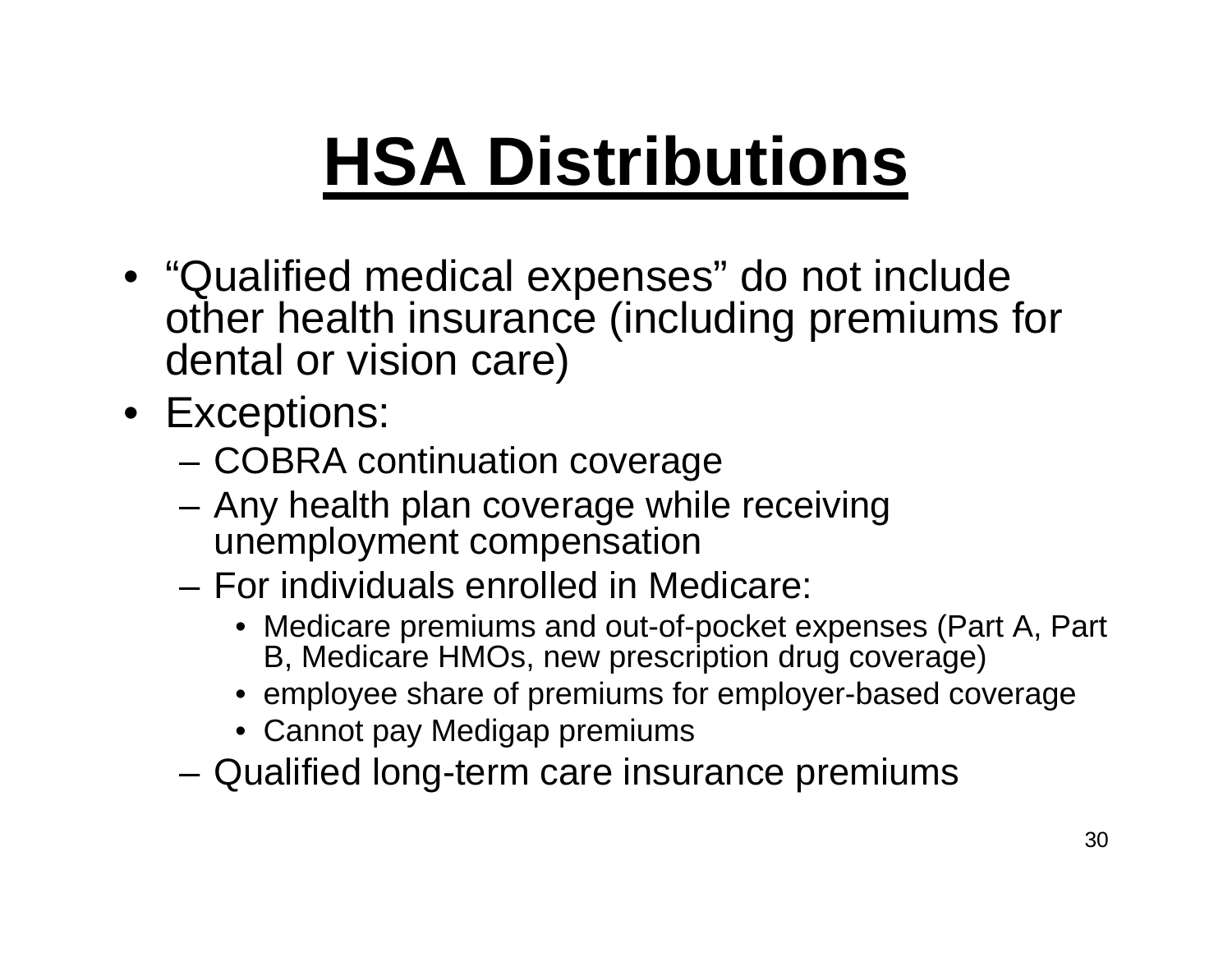Qualified Long Term Care Insurance Premiums

- Premiums can be paid, tax free, through an HSA, even if amounts were contributed to the HSA though a cafeteria plan
	- FSAs cannot be used to pay for LTC insurance premiums
- •Tax-free reimbursement cannot exceed the annually adjusted "eligible long-term care premiums" in the Internal Revenue Code
	- Amount of eligible LTC premium is based on age (see IRS Pub 502 for dollar limits)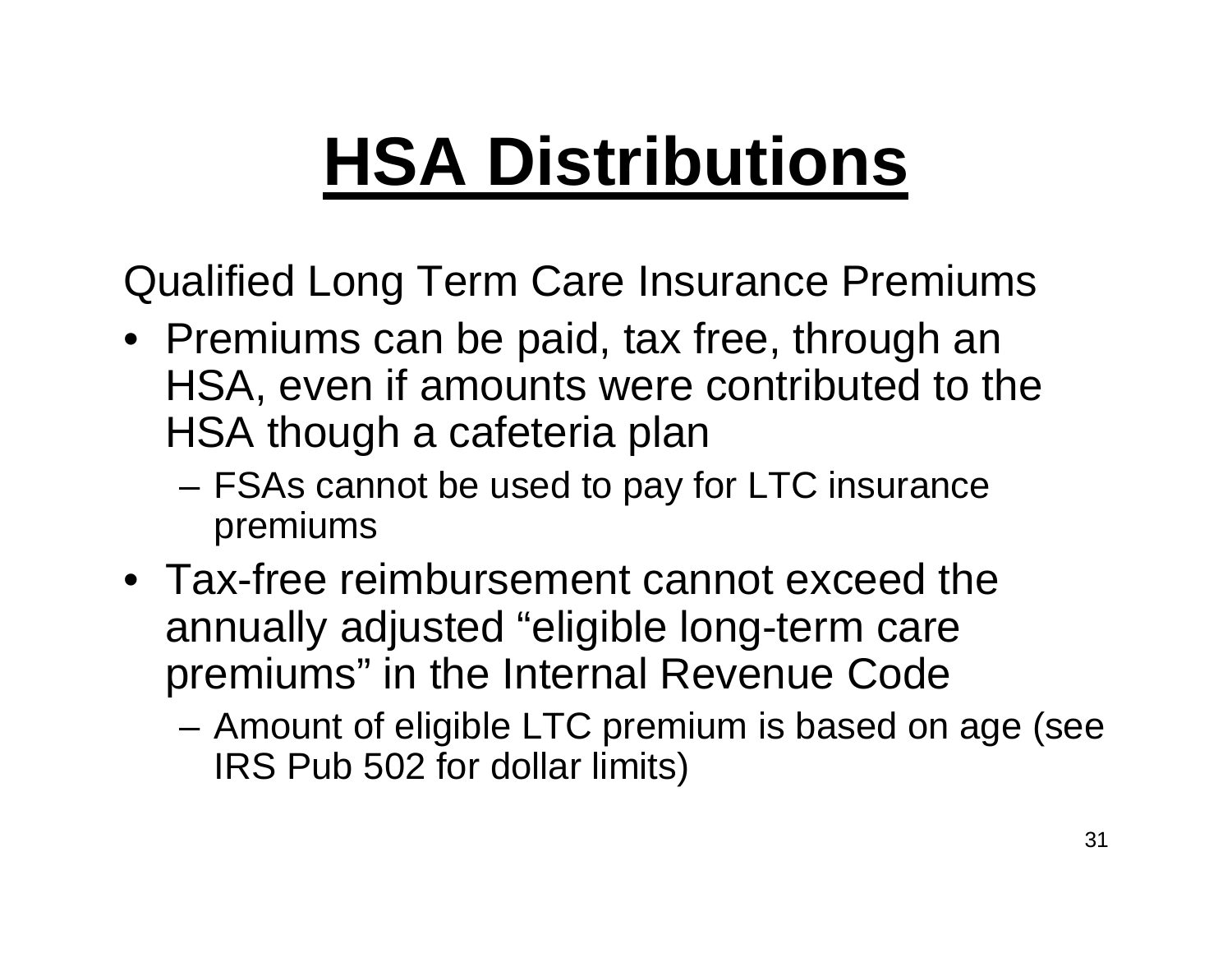- Should the HSA account holder keep receipts? YES!
	- and the state of the state May need to prove to IRS that distributions from HSA were for medical expenses
	- and the state of the state May be required by insurance company to prove that HDHP deductible was met HDHP
	- –– Not all medical expenses paid out of the HSA have to be charged against the deductible (e.g. dental care, vision care)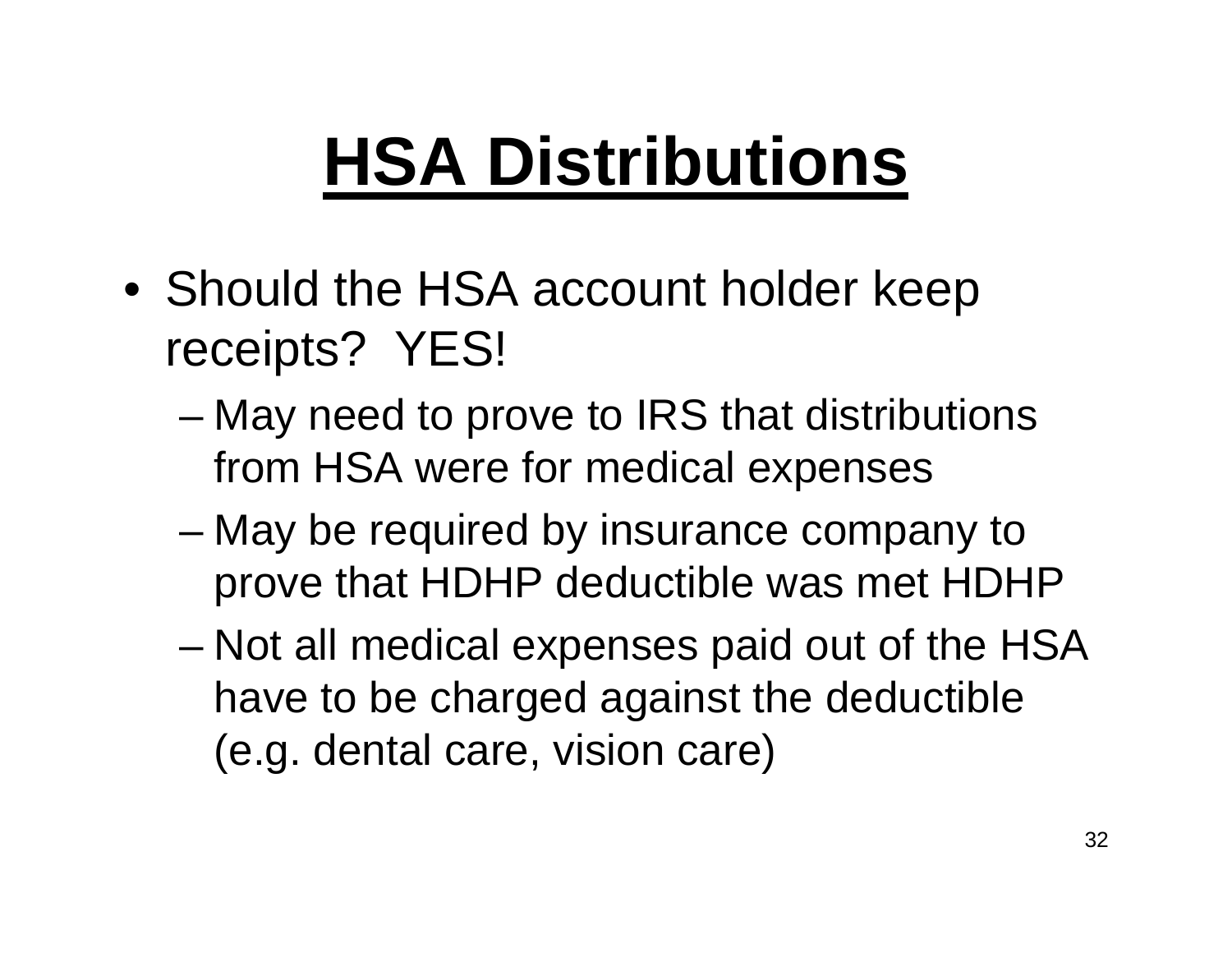Distributions from HSA can be used to reimburse prior years' expenses as long as they were incurred on or after the date the HSA was established

- –No time limit on when distribution must occur
- –– Individual must keep records sufficient to prove that:
	- the expenses were incurred,
	- they were not paid for or reimbursed by another source or taken as an itemized deduction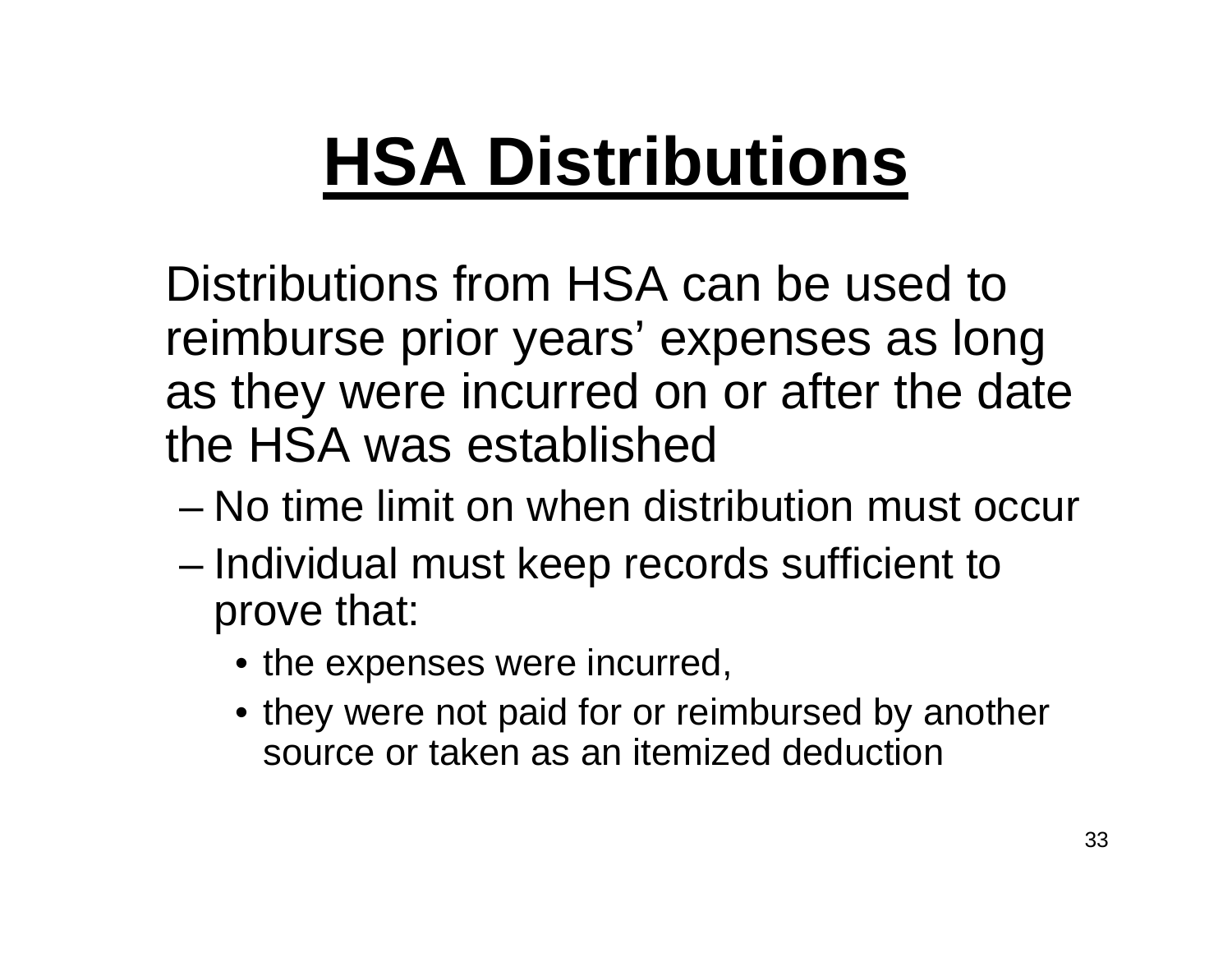- Mistaken distributions from an HSA can be returned to the HSA
	- and the state of the state – Clear and convincing evidence must be shown that the distribution was a mistake of fact
	- and the state of the state Must be repaid by April 15 of the year following the year in which the individual knew or should have known the distribution was a mistake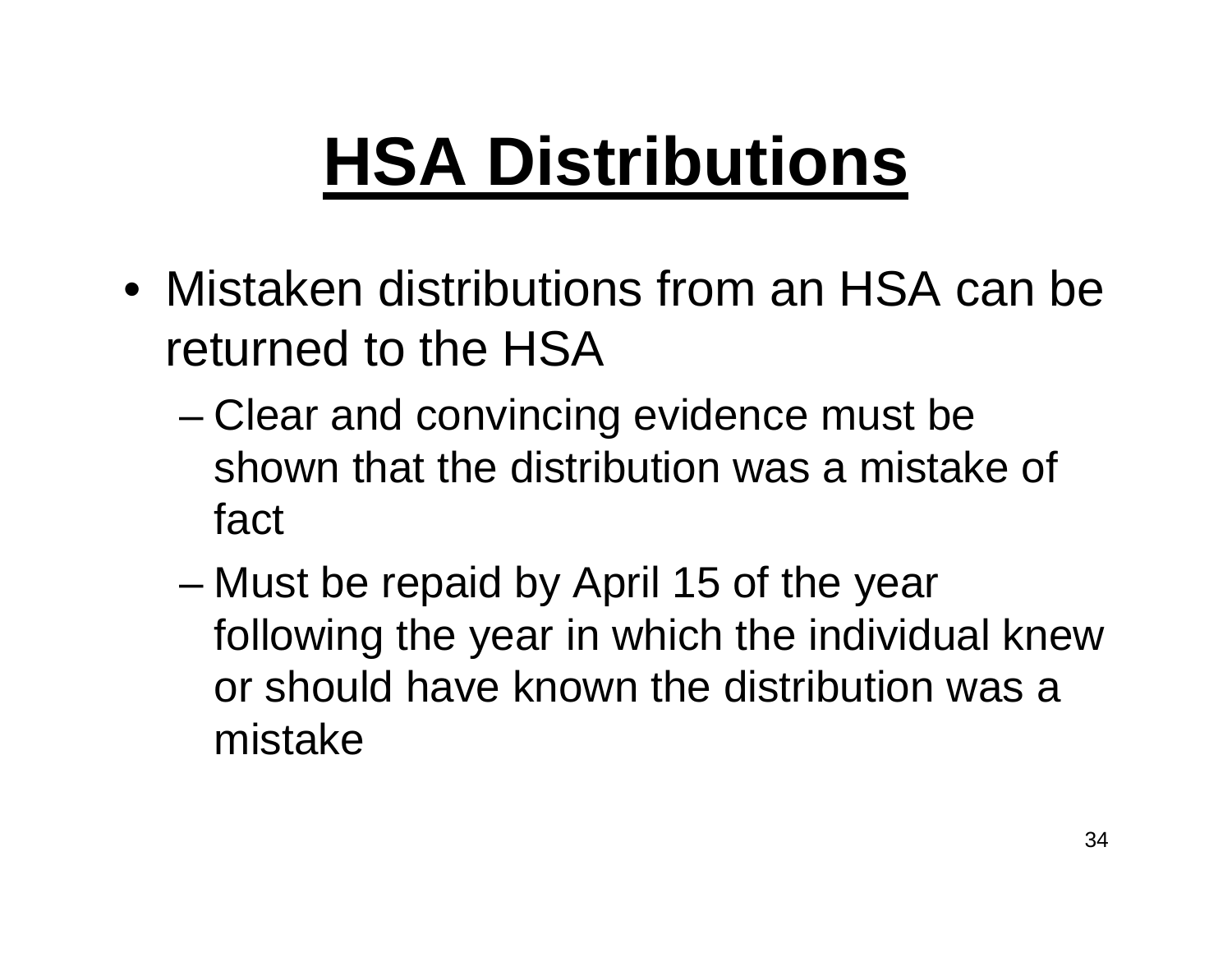#### **Estate Treatment of HSAs**

- If married, the spouse inheriting the HSA is treated as the owner
- If not married:
	- The account will no longer be treated as an HSA upon the death of the individual
	- The account will become taxable to the recipient of it (including the estate of the individual)
		- Taxable amount will be reduced by any qualified medical expenses incurred by the deceased individual before death and paid by the recipient of the HSA
		- The taxable amount will also be reduced by the amount of estate tax paid due to inclusion of the HSA into the deceased individual's estate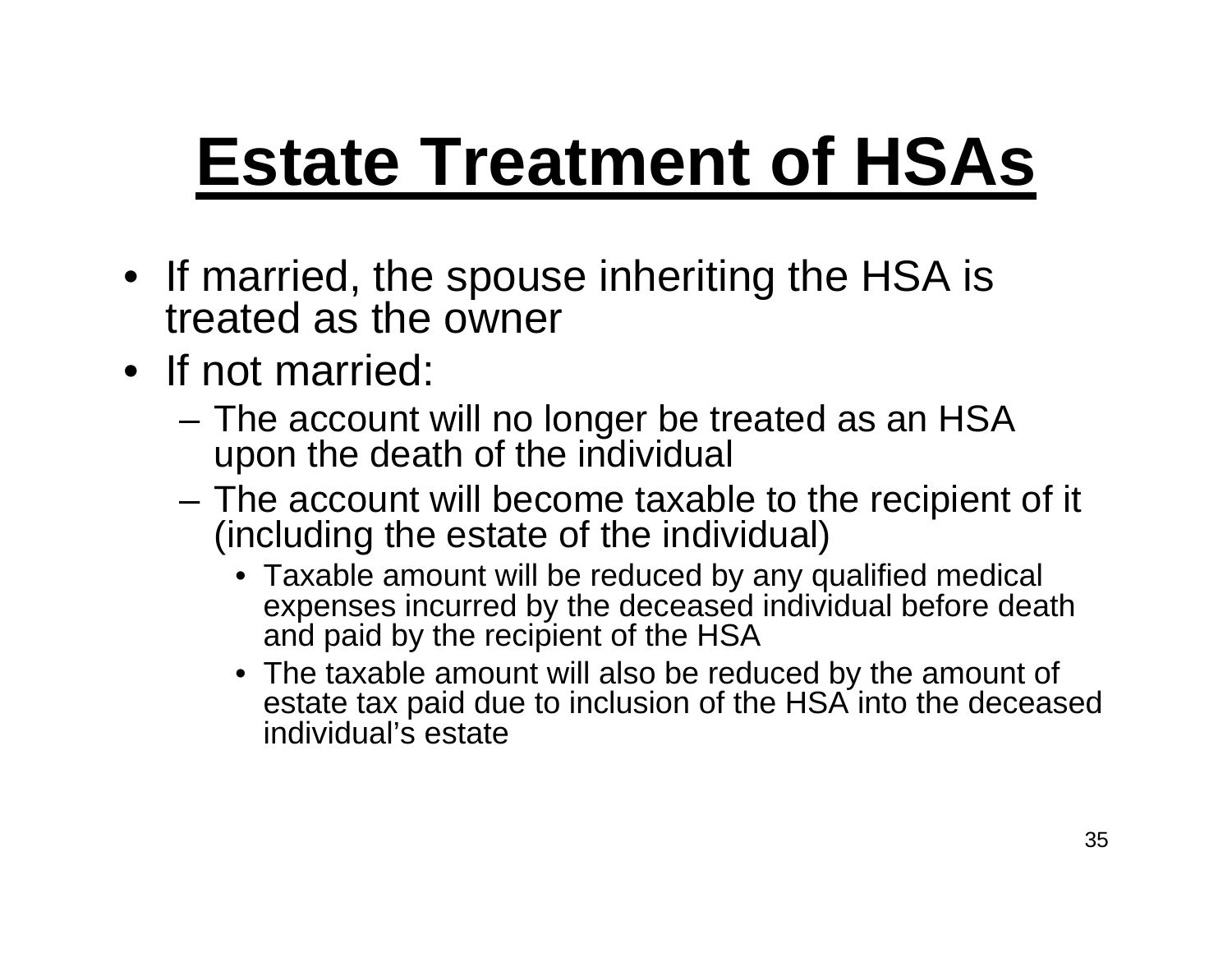- Accounts are owned by the individual (not an employer). The individual decides:
	- –Whether he or she should contribute
	- –– How much to use for medical expenses
	- and the state of the state Which medical expenses to pay from the account
	- – Whether to pay for medical expenses from the account or save the account for future use
	- and the state of the state Which company will hold the account
	- –What type of investments to grow account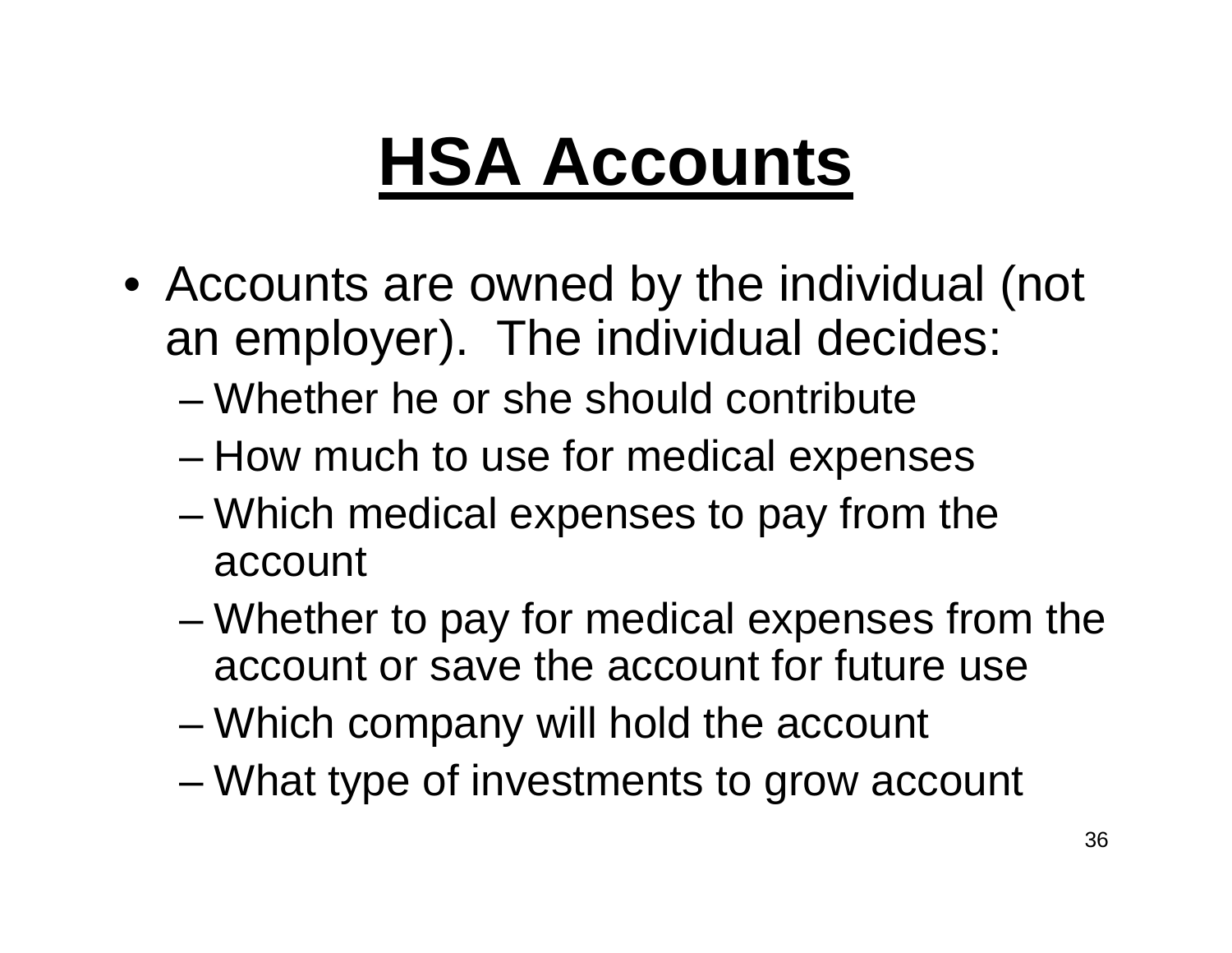- Employer cannot restrict
	- –What distributions from an HSA are used for
	- Rollovers
- HSA Custodian or Trustee can put reasonable limits on accessing the money in the account
	- –– Frequency of distributions
	- –Size of the distributions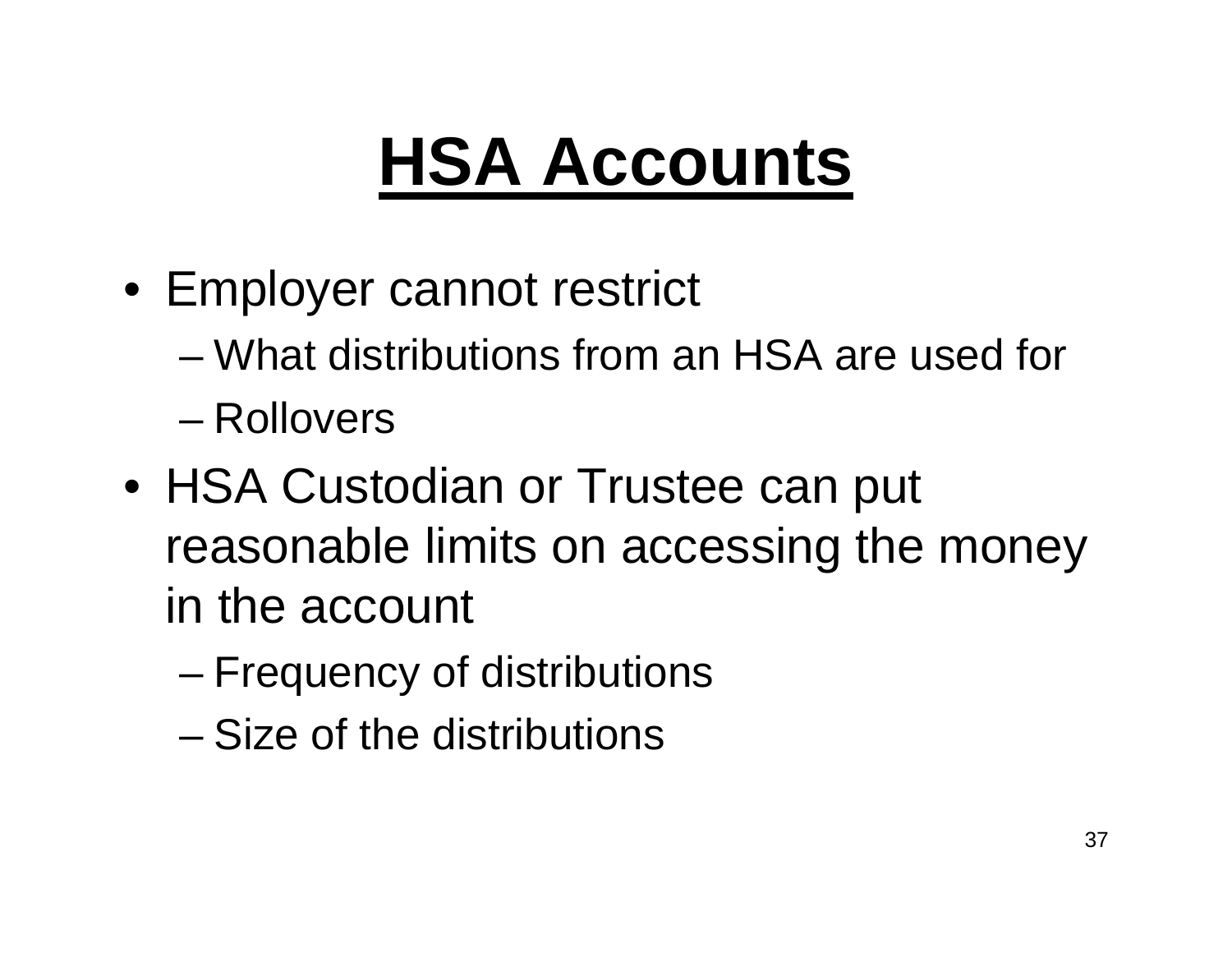- •Who can be an HSA Trustee or Custodian?
	- Banks, credit unions
	- **Links of the Company** – Insurance companies
	- Entities already approved by the IRS to be an IRA or Archer MSA trustee or custodian
	- – Other entities can apply to the IRS to be approved as a non-bank trustee or custodian
- IRS has provided model HSA Trustee and Custodian Forms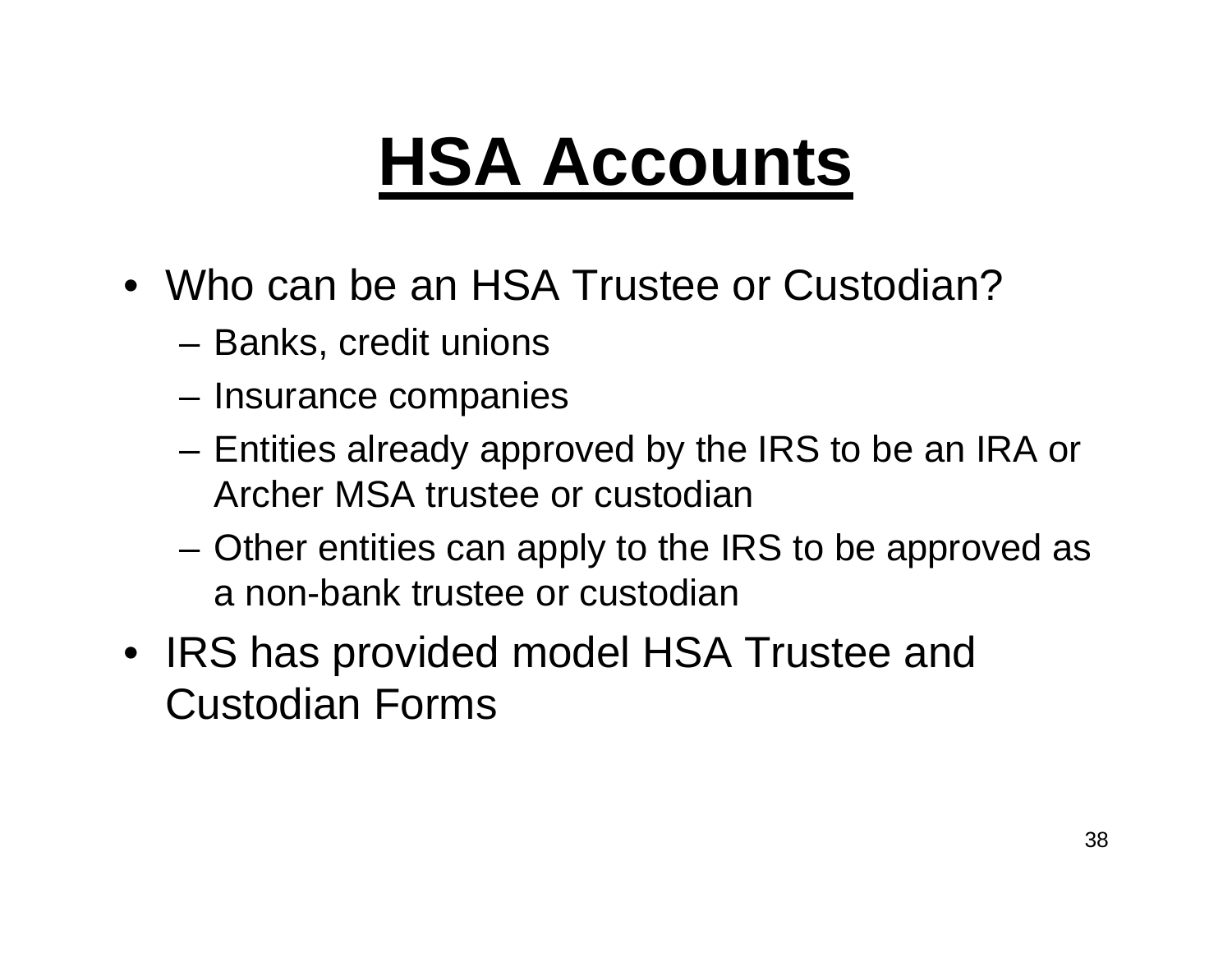- Trustee or custodian fees
	- –– Can be paid from the assets in the HSA account without being subject to tax or penalty
	- – Can be directly paid by the beneficiary without being counted toward the HSA contribution limits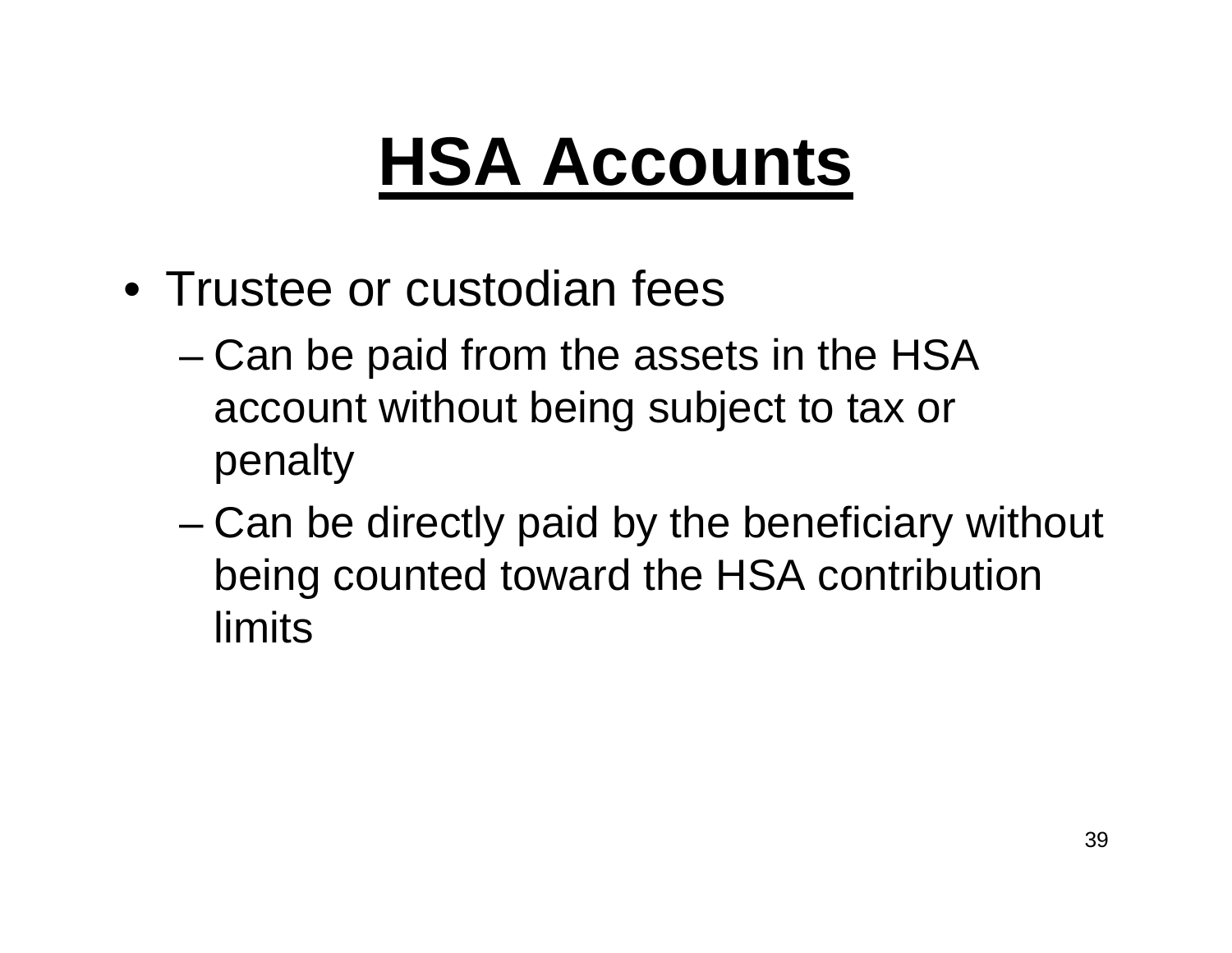- HSA trustee must report all distributions annually to the individual (Form 1099 SA)
	- and the state of the state – Trustee not required to determine whether distributions are used for medical purposes; the individual does that.
	- and the state of the state – Individual will report on annual tax return amount of distribution used for qualified medical expenses
- Account holders must file Form 8889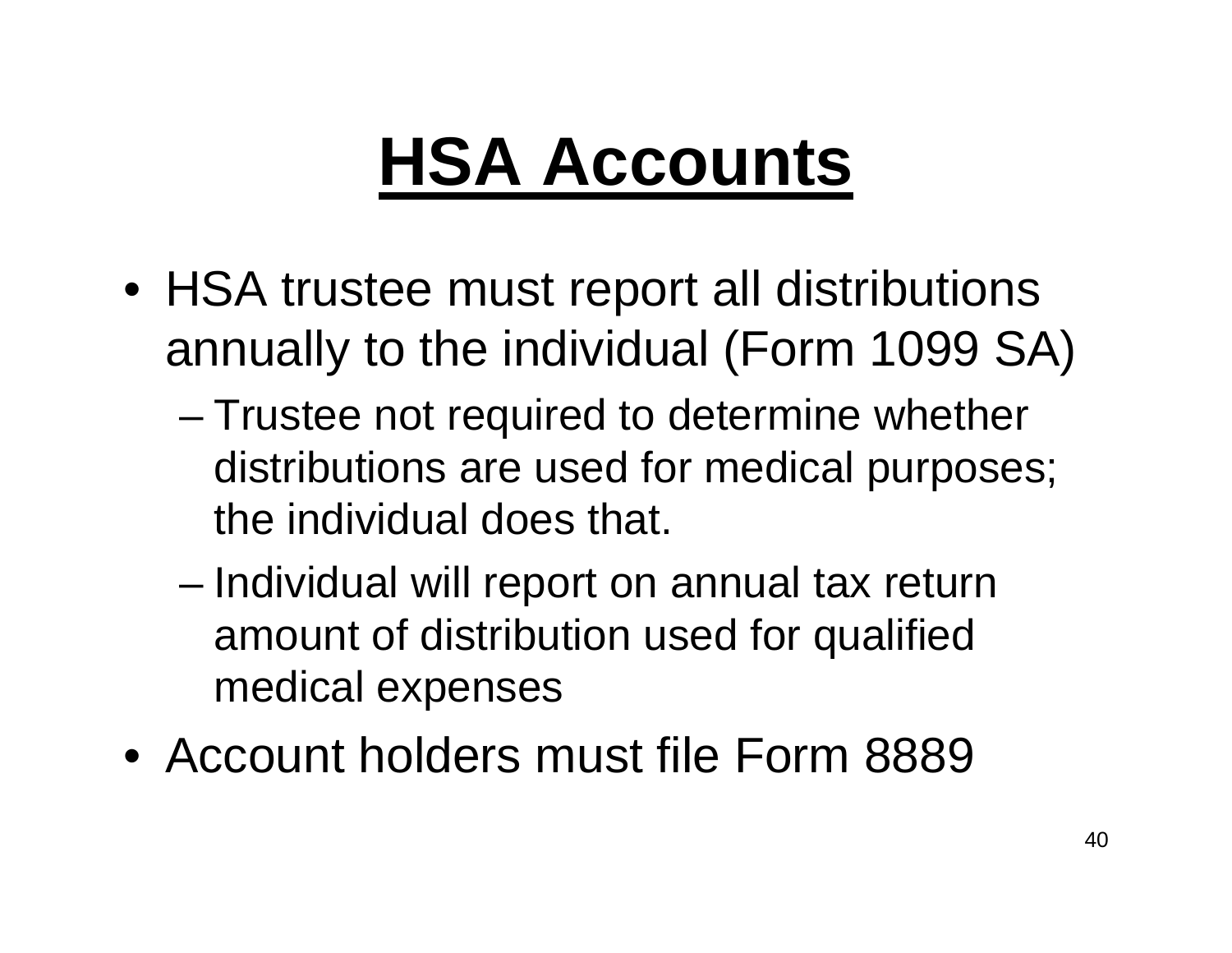- No "use it or lose it rules" like Flexible Spending Arrangements (FSAs)
	- All amounts in the HSA are fully vested
	- Unspent balances in accounts remain in the account until spent
	- Encourages account holders to spend their funds more wisely on their medical care
	- Encourages account holders to shop around for the best value for their health care dollars
- $\bullet$ Accounts can grow through investment earnings, just like an IRA
	- Same inv estment options and investment limitations as IRAs
	- Same restrictions on self-dealing as with IRAs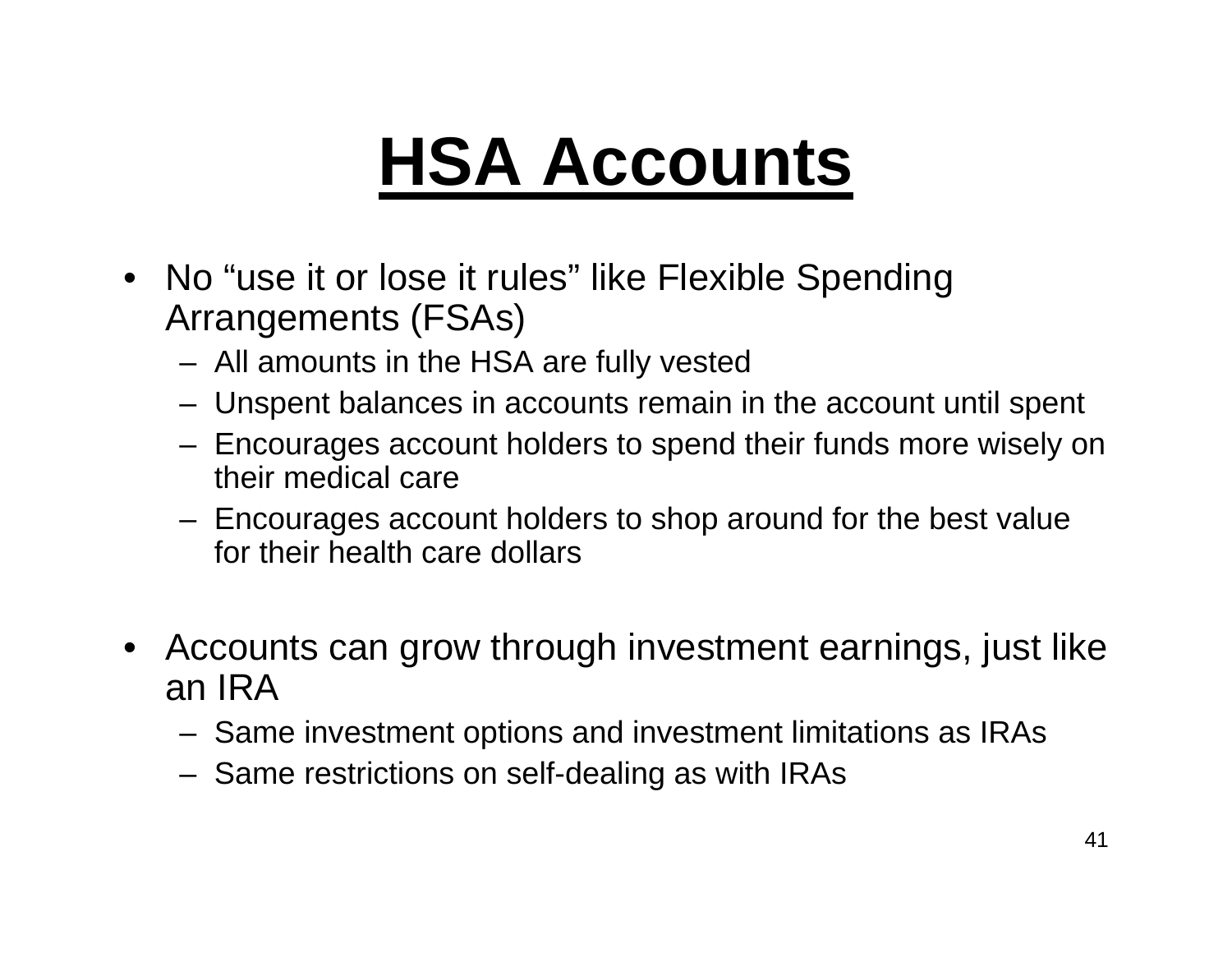- Rollovers from Archer MSAs and other HSAs permitted
	- Only one rollover per year is permitted
	- The rollover to new HSA must be completed within 60 days
	- –These restrictions follow the IRA rollover rules
- Direct trustee to trustee transfers of HSA amounts are not subject to the rollover restrictions
	- Thus, multiple trustee to trustee transfers are allowed in a single year
	- Both trustees must agree to do the transfer and they are not required to do so
- Direct rollovers from IRAs, 401(k), 403(b) and 457 plans are not permitted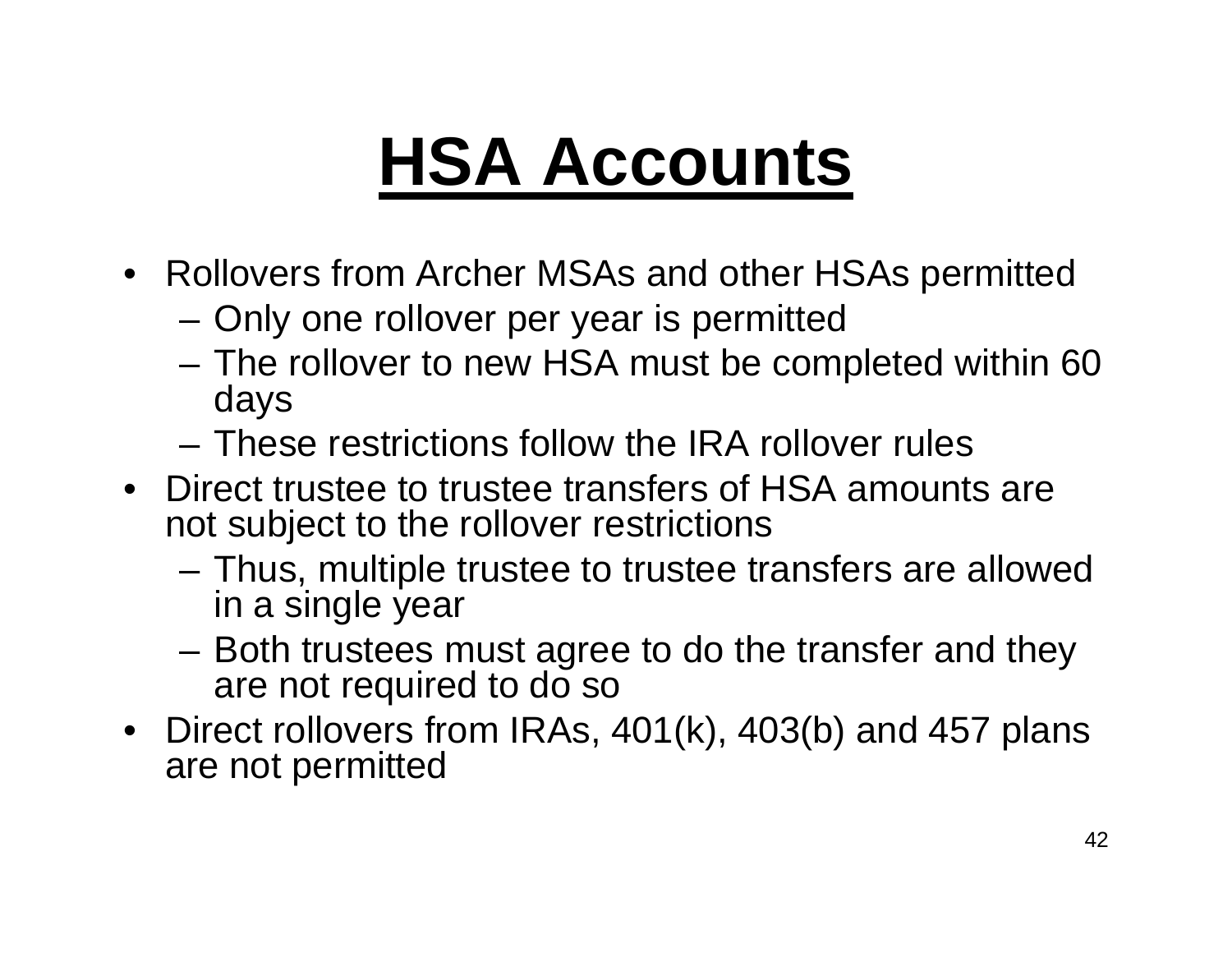#### **HSA Guidance Issued**

- • **December 22, 2003**
	- –Notice 2004-2
- **March 30, 2004**
	- –Notice 2004-23
	- –Notice 2004-25
	- –Rev. Rul. 2004-38
	- –Rev. Proc. 2004-22
- **May 11, 2004**
	- –Rev. Rul. 2004-45
- **June 25, 2004**
	- Notice 2004-43
- **July 23, 2004** –Notice 2004-50
- **November 19, 2004**
	- –Rev. Proc. 2004-71
- **January 11, 2005**
	- –Notice 2005-8
- **April 13, 2005**
	- –Rev. Rul. 2005-25
- **August 26, 2005**
	- Proposed Regulations on Comparable Contributions